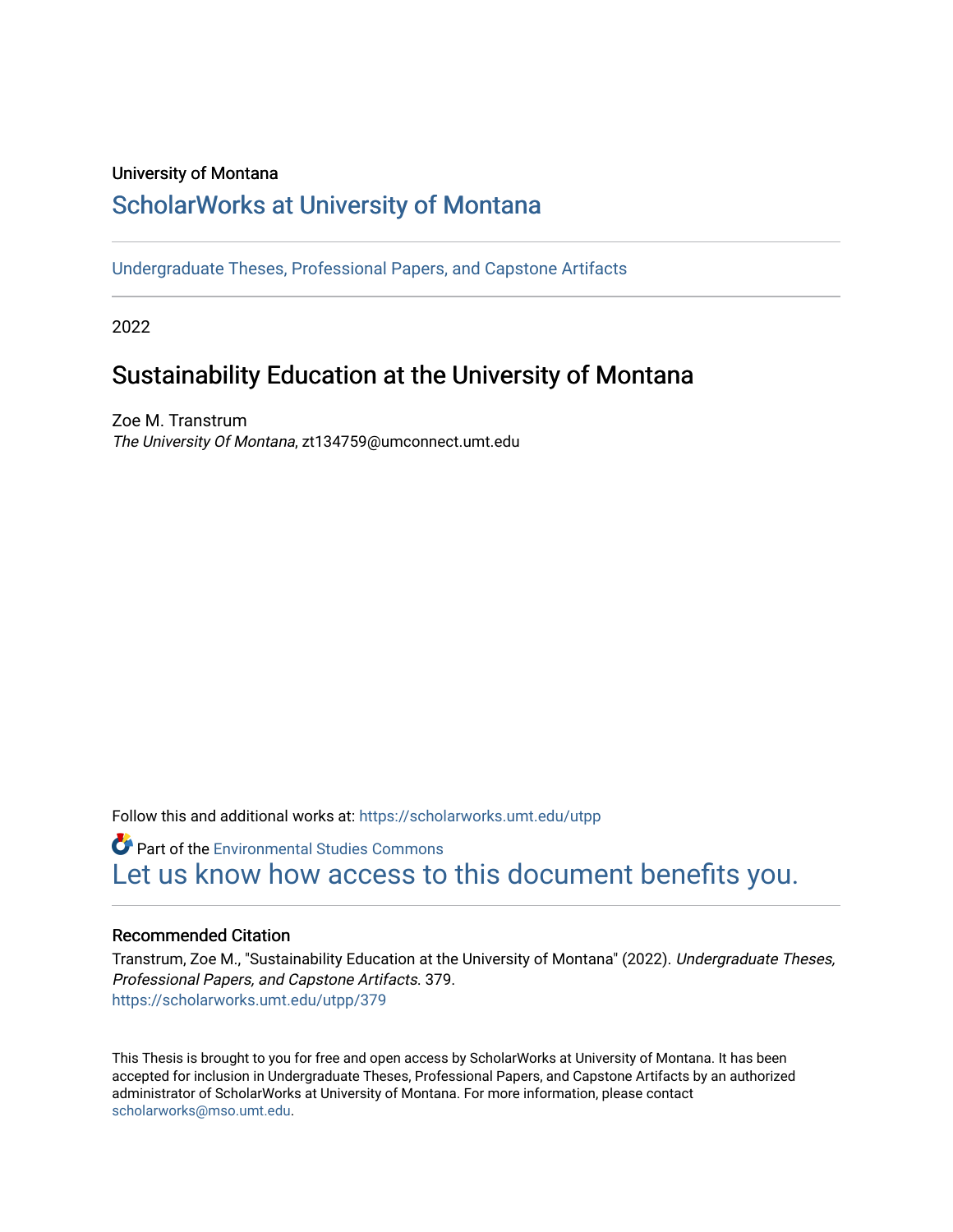# Sustainability Education at The University of Montana

Zoe Transtrum

Environmental Studies, Davidson Honors College

Senior Capstone Project

May 2022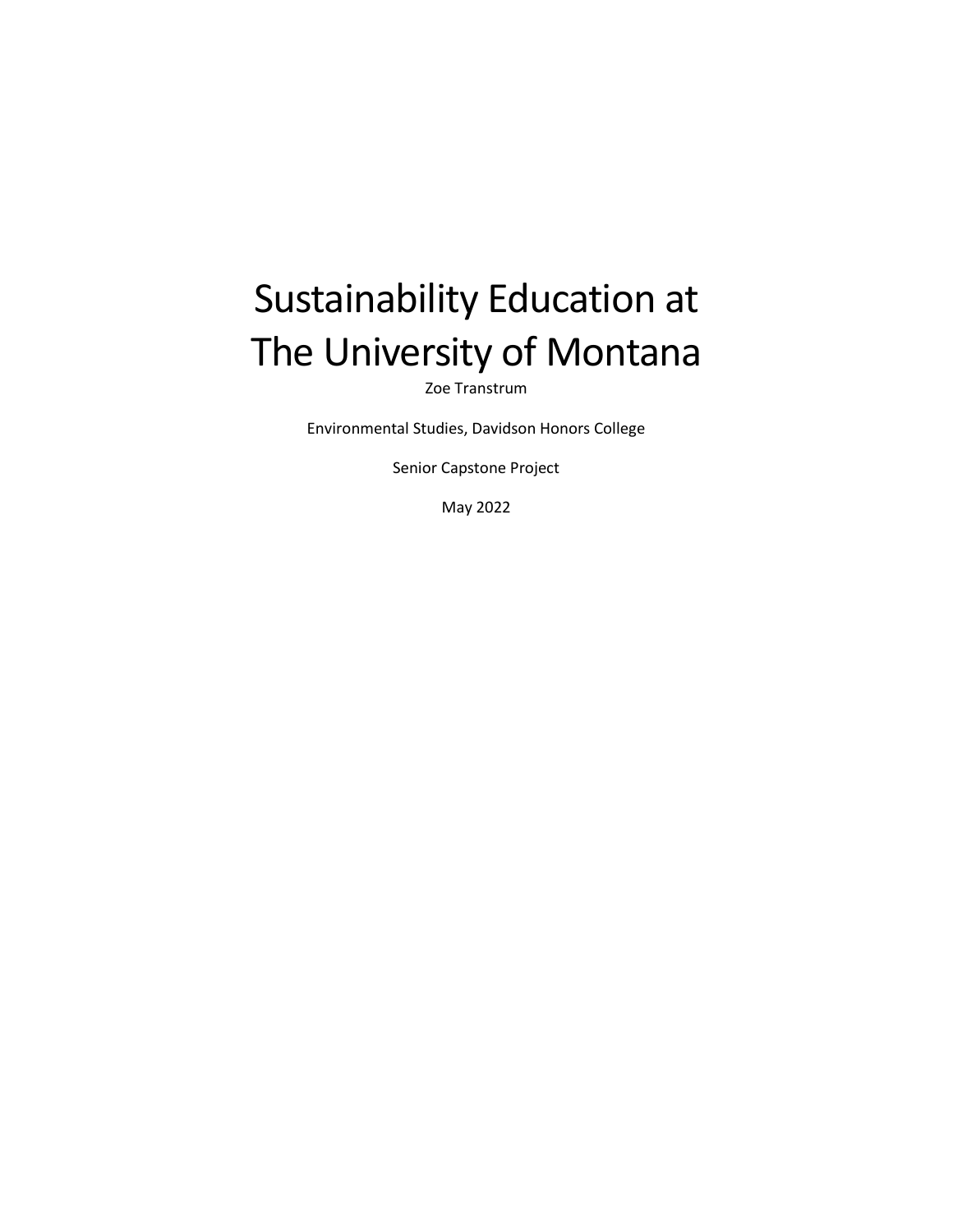### Abstract

Sustainability education has become increasingly important to prepare the next generation of professionals to address immense challenges such as climate change. Institutions of higher education play a critical role in developing student understanding and perceptions of sustainability through their curricula, specifically in the three pillars of sustainability: ecology, economy, and society. This research paper explores sustainability education at the University of Montana to answer the following questions: (1) To what extent do sustainability-focused and sustainability-inclusive courses at the University of Montana include themes or concepts from all three pillars of sustainability; (2) Do courses at UM impact student understanding, beliefs, attitudes, and intentions about sustainability; and (3) From among the small group of sustainability courses sampled, are students' understanding, beliefs, attitudes, or intentions impacted by course content? I collected data in three phases. First, I examined UM's 2021 Sustainability Tracking and Assessment Report (STARS) of inventoried sustainability courses to analyze the distribution of the three pillars of sustainability. Second, I assessed syllabi from three sustainability courses taught in the fall of 2021. Lastly, I administered a survey to students in those three courses at the beginning and end of the fall 2021 semester to measure student understanding, beliefs, attitudes, and intentions. The results showed that only 18% of the inventoried sustainability courses incorporated all three dimensions of sustainability, and the economic dimension was the least represented across courses. Syllabi varied in topics and activities and was more difficult to compare given that there is no common framework for curricula development. The survey results revealed that most students held sustainability beliefs prior to the course which stayed consistent over time. Student understanding and attitudes were more variable and had the biggest changes from beginning to end of the semester, while intentions somewhat changed. Currently, there is no standardized assessment tool for examining sustainability curricula internationally or at UM, which made the research process nuanced and difficult. This research suggest that UM needs a collaborative and interdisciplinary approach to develop an updated and common framework to guide curricula development, as well as a standard assessment tool, so that aspects of sustainability teaching are consistent across campus.

### Introduction

Climate change threatens our natural and man-made systems and is considered by many to be the greatest risk to the social, natural resource, and economic systems on which humans have come to rely. Attempts to address these challenges include efforts to define and describe what a more "sustainable" world can look like. Sustainability has many definitions, but a common one describes it as behavior that "meets the needs of the present without compromising the ability of future generation to meet their own needs," (Brundtland 1987, p. 8). If the goal is to work collectively towards a more "sustainable" future, one defined in part by mitigating the effects of climate change, education for a sustainable future is imperative. Sustainability in Higher Education Institutions (HEIs) has become an ever-growing field of interest in the past few decades, both in the U.S. and internationally (Menon & Suresh 2020). As a quickly growing field, there is not an agreed upon standardized format or set of learning objectives to which all HEIs adhere. This has led to many different emerging strategies as well as increasing literature in the field.

At the University of Montana, there have been efforts to develop sustainability education. A program called Green Thread was established to workshop sustainability curricula but was discontinued in 2013, and in 2021 The Office of Sustainability used a tracking and assessment tool to create an inventory of sustainability courses. However, there has not been an effort to assess the content of these courses or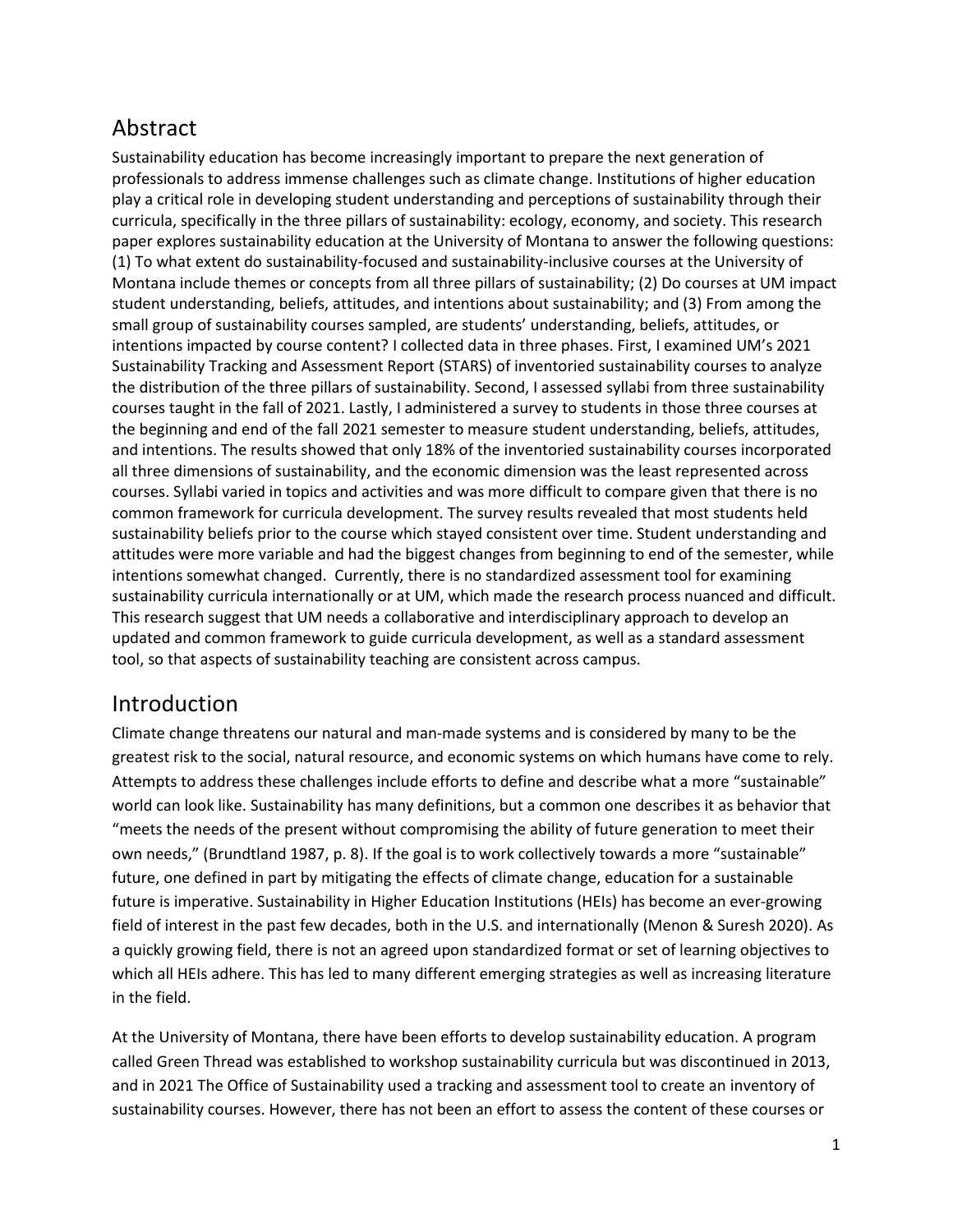explore the relationship between sustainability curricula and student outcomes. Additionally, there has been no programming offered since Green Thread to help faculty develop sustainability curricula in a way that is consistent across campus or in keeping with best practice. I was drawn to research sustainability at UM for my senior capstone project because I am majoring in Sustainability Science and Practice and sustainability topics have been central in my learning. Sustainability is such a nuanced and broad term, which made me curious how other students perceived the topic, especially those in which sustainability is not a central component of their degree. I became interested to learn what messaging other students receive about sustainability and if that in turn impacts their views and behaviors.

The objective of this paper is to understand and assess the sustainability course offerings at the University of Montana and get a sense of the impact these courses have on student outcomes. The research questions are as follows: (1) To what extent do sustainability-focused and sustainabilityinclusive courses at the University of Montana include themes or concepts from all three pillars of sustainability; (2) Do courses at the UM impact student understanding, beliefs, attitudes, and intentions about sustainability; and (3) From among the small group of sustainability courses sampled, are students' understanding, beliefs, attitudes, or intentions impacted by course content?

### Background

This section first details a brief history of sustainability education and its basic components. This is followed by a more detailed description of sustainability curricula themes found from the literature, specifically interdisciplinary teaching and values-based learning. Next, terms used in the research questions are defined. These terms are student understanding, beliefs, attitudes, and intentions. Finally, *Sustainability Competencies*, a sustainability teaching framework, is explained, as it is later used in the research methods.

#### Sustainability in Higher Education Institutions

At the United Nations Conference on the Human Environment in 1972, education was internationally recognized for its crucial role in fostering sustainable development (Casarejos et al., 2017; Mintz & Tal, 2018; Wu & Shen, 2016). Thirty years later, The United Nations Educational, Scientific and Cultural Organization (UNESCO) declared 2005 to 2014 as the decade of education for sustainable development (Casarejos et al. 2017, Mintz & Tal, 2018, and Wu & Shen 2016). This declaration established goals of integrating values, principles, and practices of sustainable development within education to promote the larger goal of sustainable living (Menon & Suresh 2020 and Wu & Shen 2016). Since then, sustainability education has increased internationally. Broadly speaking, research and initiatives between 2005 and 2009 tended to focus on the relationship between the environment and sustainability while initiatives from 2010 to 2014 worked to promote concepts of interdisciplinary integration (Wu & Shen 2016).

The basic premise of sustainability is that human and natural systems are interdependent and must be considered together to resolve critical issues (Dale & Newman, 2005). The goal of sustainable action is to create spaces that are environmentally, economically, and socially just to meet the needs of the present and future generations (Agyeman et al. 2016, Casarejos et al. 2016, Menon & Suresh 2020, Mintz & Tal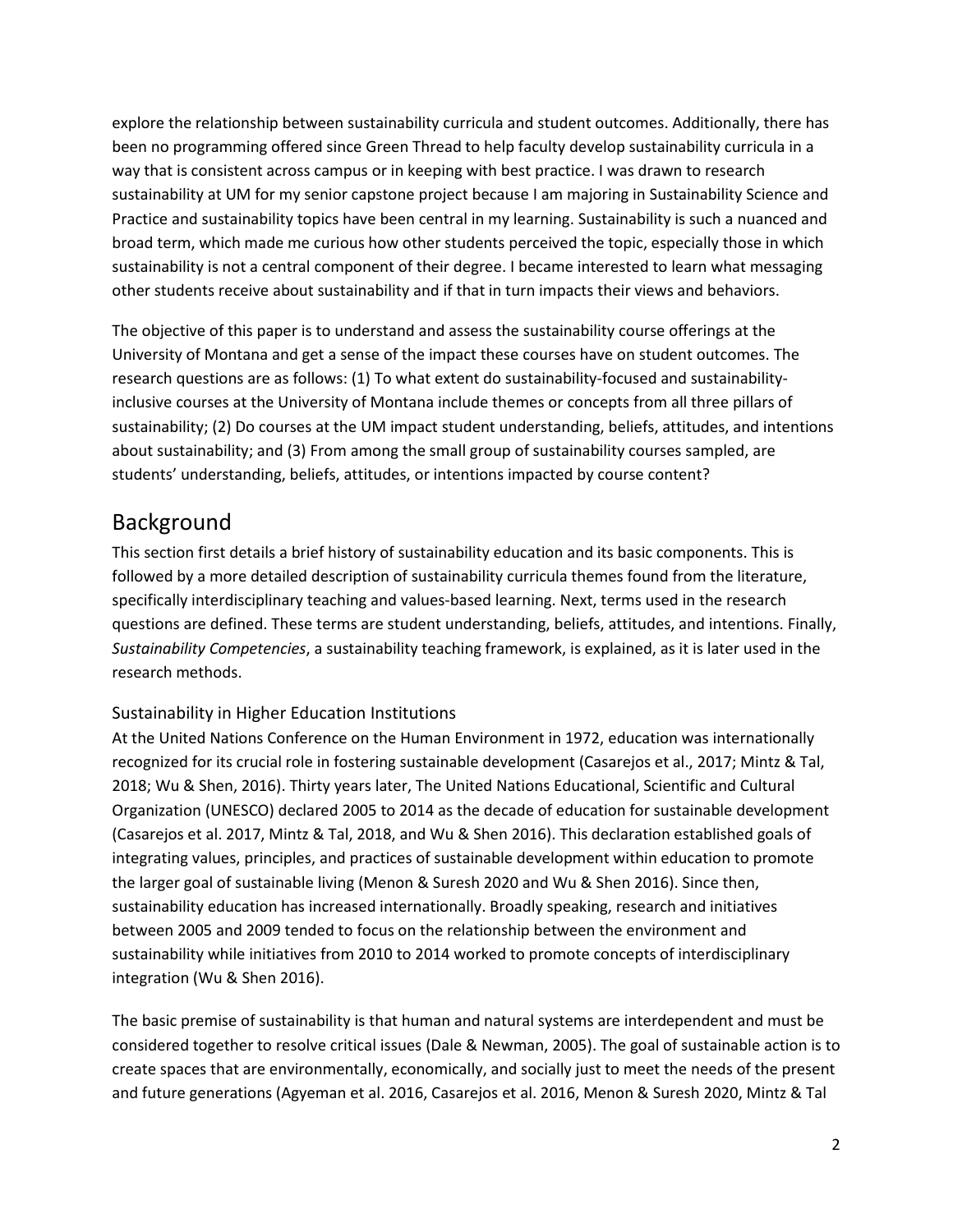2018, and Wu & Shen 2016). The three aspects of environment, society, and economy are sometimes referred to as the three pillars of sustainability, or the triple bottom line (Menon & Suresh 2020). Despite the importance of sustainability education, studies have shown that "universities tend to focus on management and operations rather than on pedagogical or curricular reforms" (Christie et al. 2013). This gap led to a renewed urgency in research to understand and promote best practices for curricular development. Some common recommendations in the literature include using a systems approach that recognizes cause-effect chains among the three pillars, practicing collaboration among disciplines, integrating personal and social sustainability, using evaluative measures, and providing space for teacher reflection and pedagogical transformation (Fenner et al. 2005 and Moore 2005). Additionally, courses should promote "active, experiential, interdisciplinary, collaborative, and student-centered learning" (Mintz & Tal 2018).

Interdisciplinary learning is a key component of sustainability but is often lacking. Of the literature reviewed that assessed sustainability curricula, it was found that many courses within HEIs lack the interdisciplinary component of sustainability (Coleman & Gould, 2019; Gaard et al., 2017; Menon & Suresh, 2020). Rather than integrating all three pillars and discussing the interactions, many courses strictly taught sustainability as it directly related to their topic. For example, courses within social and behavioral studies were more likely to discuss social and environmental justice, while scientific departments focused on ecological impacts, and business schools focused on the role of economics in sustainable development (Coleman & Gould, 2019). Single-disciplinary curriculum does not holistically capture how sustainability is applied to real world problems (Lidgren et al., 2006). Environmental, social, and economic issues intersect and compound on one another, often exacerbating existing issues that cannot be solved by addressing only one factor. The lack of social and environmental justice may reinforce the idea that sustainability is mostly an ecological concept not relevant to underrepresented students. "Such a trend would be problematic because it suggests that only a narrow group of students will see sustainability as a relevant frame to address issues about which they are concerned," (Coleman & Gould, 2019).

In addition to interdisciplinary curricula within sustainability education, another theme is the need for increased social, cultural, and values-based interaction (Casarejos et al. 2017, Mintz and Tal 2018, Menon & Suresh 2020, and Ribeiro et al. 2016). Mintz and Tal (2018) found that knowledge and critical thinking skills are essential but are not sufficient to fully developing students' views of educational sustainable development (ESD): "Learning outcomes in the field of ESD should include both cognitive and affective components such as values and attitudes." Menon and Suresh (2020) also identified the need for teaching to shift from reformative to transformative models with "opportunities for students to reflect on their values, beliefs, and behaviors." These opportunities allow students to develop more informed views about social norms and behaviors that impact sustainability (Mintz & Tal 2018).

#### Understanding, Beliefs, Attitudes, and Intentions

For this study, student impacts were measured via a survey and categorized under specific terminology. The literature suggests sustainability education needs to integrate transformative models to increase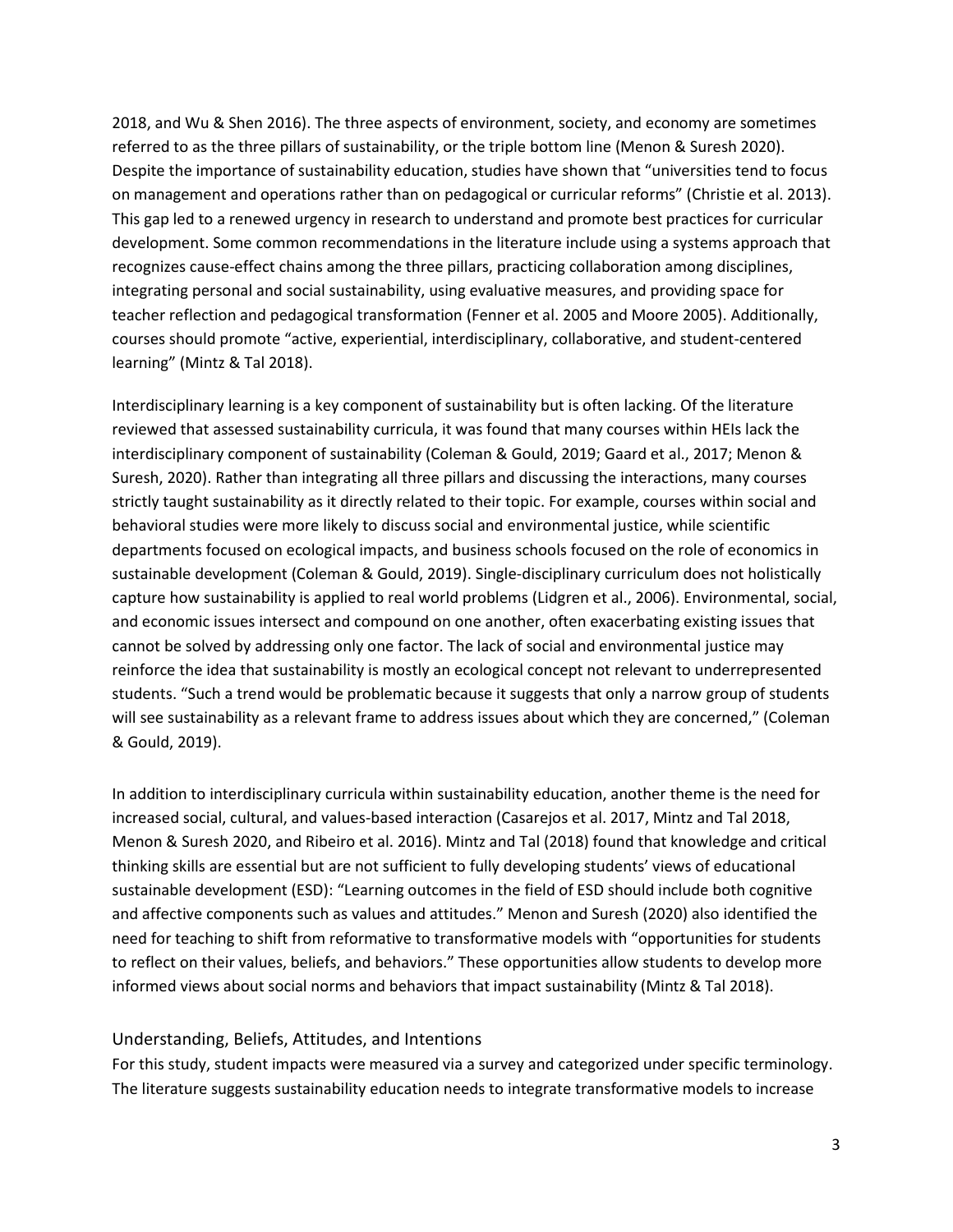student engagement with sustainability values, beliefs, attitudes, and behaviors. But what do these terms mean and look like in practice? Further research resulted in the following terms: student understanding, beliefs, attitudes, and intentions. Understanding, also described as Sustainability Literacy, is "the knowledge, skills and mindsets that allow individuals to become deeply committed to building a sustainable future and assisting in making informed and effective decisions to this end" (Göransson, 2018). Belief "governs the regime of a person's value, state of mind, and conviction which can be shaped by knowledge, culture, and upbringing," (Tang, 2018). Attitudes are "the expression of a person's belief demonstrated via actions and thoughts," while intentions are "the state of mind that steers a person's future action," (Tang, 2018). These terms can be put together in a linear fashion. Understanding is the foundation of beliefs which drive the forming of attitudes which then influences an individual's intentions to act. For example, if a person has a belief of responsibility and care for others, they might become concerned about climate change, choose activities like biking or recycling to reduce their carbon footprint, and pursue an environmental degree to prepare them for a future career in climate action.

#### Sustainability Competencies as a Curricular Framework

A recent development in sustainability curricula is the concept of *sustainability competencies*, which are "complexes of knowledge, skills, and attitudes that enable successful task performance and problem solving with respect to real-world sustainability problems, challenges, and opportunities" (Wiek et al., 2015). These competencies showcase what transformational models can look like in practice and integrate student outcomes like beliefs and attitudes. Wiek and colleagues (2015) laid out five key competencies to serve as reference points for the development of courses: systems thinking, futures thinking, values thinking, strategic thinking, and collaboration. *Systems thinking* is the ability of students to analyze sustainability issues that impact different domains and scales and relates to the need for interdisciplinary education. *Futures thinking* is the ability to anticipate how sustainability problems might evolve over time and create future visions based on development pathways. This aligns with student intentions. *Values thinking* is the ability to apply sustainability values, principles, goals, and targets informed by concepts such as justice, fairness, and responsibility, which aligns with student beliefs. *Strategic thinking*, or the action-oriented competence, is the ability to develop and test strategies toward sustainability while accounting for consequences and cascading impacts. This relates to student attitudes and intentions. The last competency is collaboration, which is the ability to engage with different types of collaboration such as teamwork and stakeholder engagement with skills such as in communication, negotiation, and leadership.

### Methods

The purpose of this study is to understand and assess sustainability courses and student outcomes at the University of Montana by answering the following research questions: (1) To what extent do sustainability-focused and sustainability-inclusive courses at the University of Montana include themes or concepts from all three pillars of sustainability; (2) Do courses at UM impact student understanding, beliefs, attitudes, and intentions about sustainability; and (3) From among the small group of sustainability courses sampled, are students' understanding, beliefs, attitudes, or intentions impacted by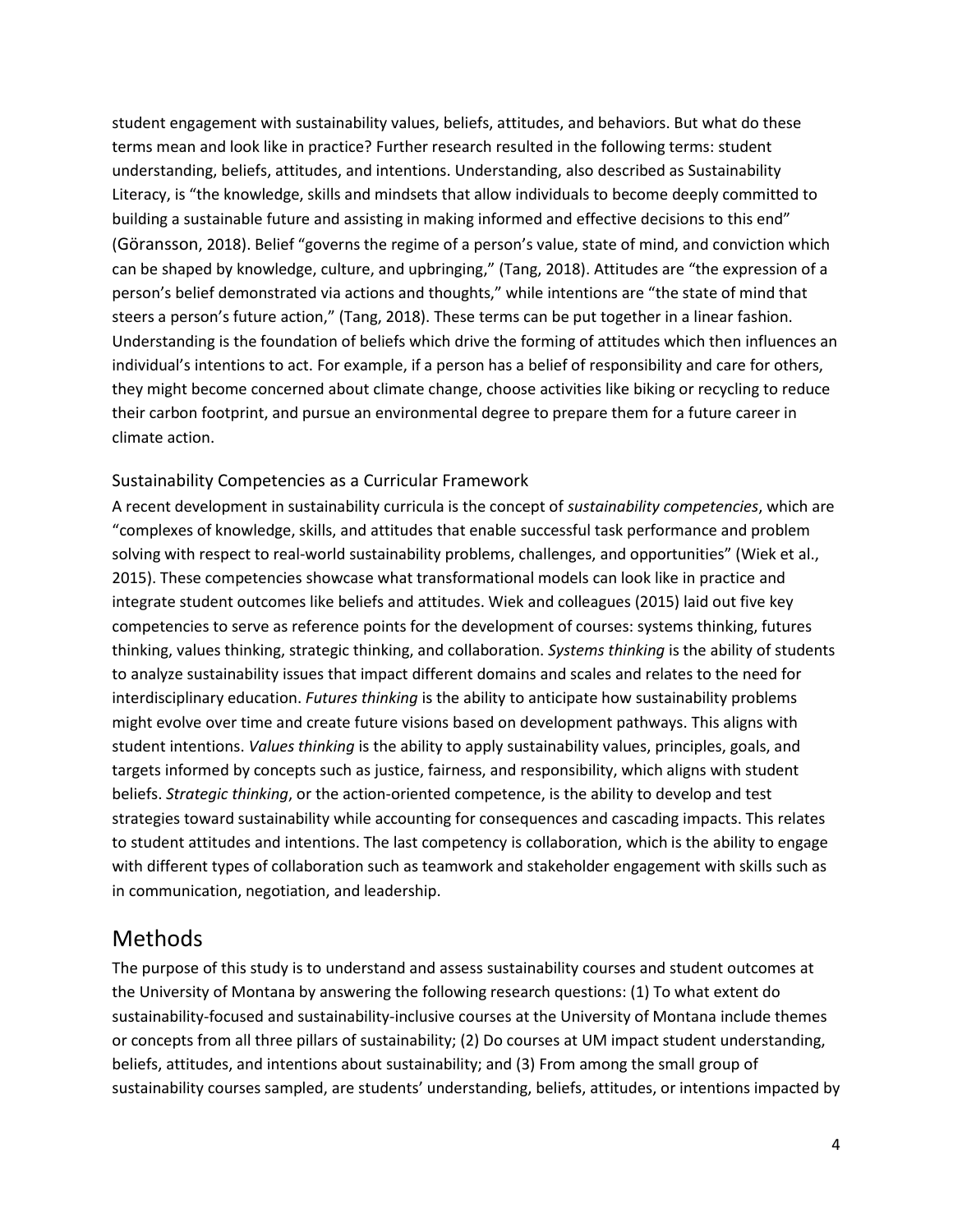course content? My research methods below are organized in three sections. The first includes an assessment of 175 sustainability-related courses at UM to identify the distribution of sustainability pillars among courses. The second is an assessment of sustainability course syllabi from three courses taught in fall of 2021 for the presence of sustainability competencies. The last portion is a survey of students from the same three courses to assess student understanding, beliefs, attitudes, and intentions pre- and post-course completion.

#### Sustainability Courses at UM

The research began with data from section AC-1 of UM's 2021 Sustainability Tracking, Assessment, and Rating Systems (STARS) Report to assess the sustainability courses offered at UM. The Office of Sustainability worked with the Office of the Provost to compile a list of all courses taught in 2021 and then used surveys, word of mouth, and course description keyword searches to build an inventory. This inventory includes both undergraduate and graduate level courses, which are categorized into two groups: sustainability-focused and sustainability-inclusive. Sustainability-focused courses "must indicate a primary and explicit focus on sustainability," including the application of sustainability within a specific field, as an interdisciplinary topic, or as a major sustainability challenge (See Appendix, Attachment 1). Sustainability-inclusive courses are those that are not explicitly focused on sustainability but still clearly incorporate it within its content, such as a unit or module that integrates sustainability activities, challenges, issues, and concepts.

As of fall 2021, UM had 65 sustainability-focused courses and 110 sustainability-inclusive courses for a total of 175 courses (See Attachment 2). Each course in the STARS report has a short description of its content to provide rationale for its inclusion in the inventory. For my research, I went through each course description to highlight and tally aspects that pertain to the triple bottom line of social, environmental, and economic dimensions. Common words for social aspects included social issues, equity and equality, political systems, ethics, culture, society, social justice, and humanities. Common words for the environmental pillar included ecology, natural systems, climate change, nature, natural resources, and ecosystem services. Economic terms included economic development, businesses practices, markets, consumption, economic viability, and growth. As discussed above, many studies in the literature found that sustainability courses offered at various universities tended to lack interdisciplinary aspects (Coleman & Gourd 2019, Gaard et al. 2017, and Menon & Suresh 2020). Tallying the three dimensions from the STARS descriptions was a metric to assess how interdisciplinary sustainability courses are. That is, a course with all three pillars present would be considered interdisciplinary.

#### Curricula Assessment

Of the 175 sustainability courses offered at the University of Montana, I chose five classes in the fall semester of 2021 to more thoroughly explore *how* sustainability appears in course content and if that has any impact on student outcomes. However, due to low survey response rates, I only analyzed three courses which are included in the results section of this paper. These classes are *Water and Sustainability* taught in the Geography Department, *Sustainable Business Practices* offered in the College of Business' Marketing and Management Department, and *Ethics and Sustainability* offered within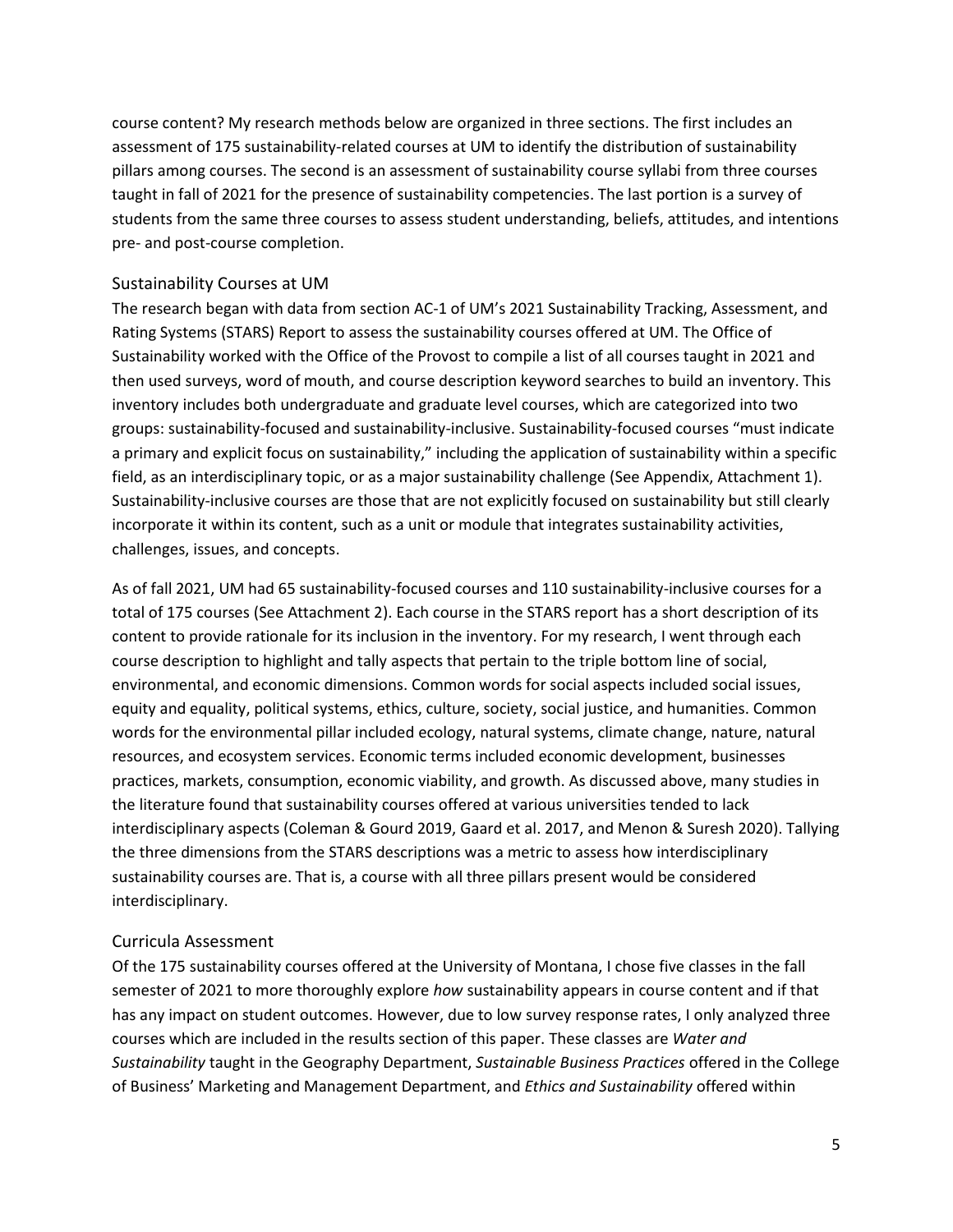Natural Resource Science and Management in the College of Forestry. *Water and Sustainability* and *Ethics and Sustainability* are both 300-level courses, while *Sustainable Business Practices* is a 400-level course. The STARS report lists *Sustainable Business Practices* as a sustainability-focused course in the STARS report, while *Water and Sustainability* is sustainability-related. *Ethics and Sustainability* was not listed on the STARS report, but based on the criteria, would likely fall under sustainability-focused.

I selected classes with an effort to represent diverse disciplines and topics rather than sampling from typically interdisciplinary fields like Environmental Studies or Climate Change Studies. This decision was based on the assumption that students within fields like Environmental or Climate Change Studies may self-select for sustainability courses and would likely already hold pro-sustainability values. Rather than survey this demography of students, I sought to survey students who may be relatively new to sustainability topics. Instructors of the selected courses provided current syllabi, which I then used to identify instances of sustainability education components proposed by Gaard et al. (2017). These included (1) a clear definition of sustainability; (2) a statement of sustainability learning outcomes; (3) sustainability-infused class activities; (4) course-relevant sustainability resources; and (5) sustainability assessment tools. This assessment was relatively simple, determined by a yes or no for evidence of each of the criteria. I then reviewed the same syllabi for the five *sustainability competencies* that Wiek et al. (2015) believe to be fundamental to comprehensive sustainability education: systems thinking, futures thinking, values thinking, strategic thinking, and collaboration. This assessment required going through each syllabus to identify each competency as well as determine how the competencies were incorporated into course activities.

#### Student Surveys

In addition to analyzing three syllabi, I developed and administered a survey to students from the original five courses at the beginning and end of the fall 2021 semester. I only analyzed the results from the three classes with an adequate response rate, which was *Sustainable Business Practices*, *Water and Sustainability*, and *Ethics and Sustainability*. The survey was designed to gather data on student understanding, beliefs, attitudes, and intentions to answer the second research question: Do courses at UM impact student understanding, beliefs, attitudes, and intentions about sustainability? I assumed that any response change between the two surveys could be attributed to the course content. Additionally, I intended to use the survey results to capture any patterns of responses by course to answer the third research question: From among the small group of sustainability courses sampled, are students' understanding, beliefs, attitudes, or intentions impacted by course content? If there were any clear response patterns between courses, the curricula assessment would be used to explain why. For example, if one course had a large amount of change in student behavior, was there a topic or module used in the course that allowed for student reflection and encouraged sustainable behavior? Attributing student impacts to specific learning tools required significant interpretation but the goal was to possibly explain any notable shifts in student responses.

I developed the survey using several scholarly resources including sustainability surveys used at other universities (McKinley et al. 2020 and Tang 2018), a past UM sustainability survey (See Attachment 3), and feedback from my mentors. The survey received IRB approval in August and the survey was sent out during the first week of class. I matched pre- and post-course responses with the last four digits of the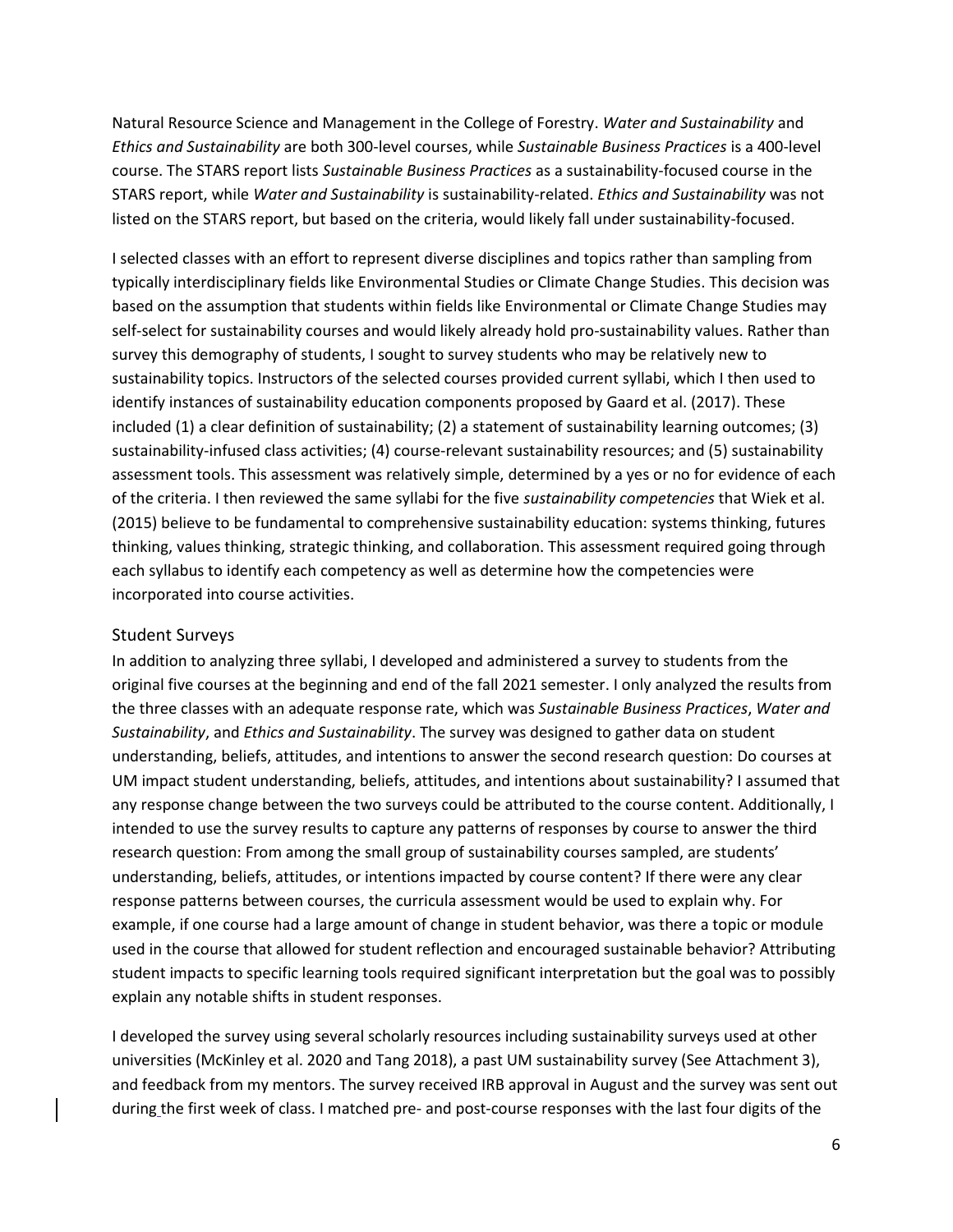students' identification numbers so that all responses were anonymous. The pre- and post-surveys included the same questions, with the addition of a qualitative question on the second survey asking students to share their "biggest takeaway" from the course (See Attachment 4). Many questions used a 5-point Likert Scale to assess student agreement level with statements (strongly agree to strongly disagree), level of confidence of a subject (very confident to not confident at all), or their frequency in participating in a variety of behaviors (very often to never).

### Results

### Sustainability Course Inventory

Of the 175 inventoried sustainability courses in UM's 2021 STARS report, 18% (31 courses) include all three pillars of sustainability (Fig. 1). There is a small discrepancy between those courses that are categorized as sustainability-focused (22%) and those that are sustainability-inclusive (16%) (See Appendix-Table 1 and Table 2). The social pillar is represented most frequently across all courses, appearing in 86% of all classes (Fig. 1). This is followed closely by environmental concerns, which are included in 76% of all inventoried courses. Economic dimensions of sustainability are far less



represented, appearing in only 22% of inventoried classes. The representation of the three pillars are similar in the -focused and inclusive categories, with the largest discrepancy being that environmental issues are covered in 66% of the sustainabilityfocused classes compared to 81% of sustainabilityinclusive courses (Table 1 and Table 2). Over half of all courses incorporate at least two pillars (Table 3).

*Figure 1: Inclusion of sustainability pillars among the 175 inventoried courses. Social dimensions appeared in 86% of courses, environmental topics in 76%, and economic topics in 22% of courses. 30% of courses only addressed a single pillar, while 18% incorporated all three.*

Courses most commonly pair social and environmental topics together, appearing in 34% of sustainability-focused courses and 52% of sustainability-inclusive courses. Thirty percent (30%) of all inventoried courses address only one pillar (Fig. 1 and Table 3).

A second research goal was to discern which academic disciplines have embedded sustainability concepts into their curricula and identify any trends related to the frequency of sustainability -inclusion or -focused material. In 2021, The University of Montana offered 2,330 (1,668 undergraduate and 662 graduate level) courses across 126 majors and minors. Thirty-nine (39) distinct majors and minors, which is 31% of all offered majors and minors, offered sustainability courses. There were 21 majors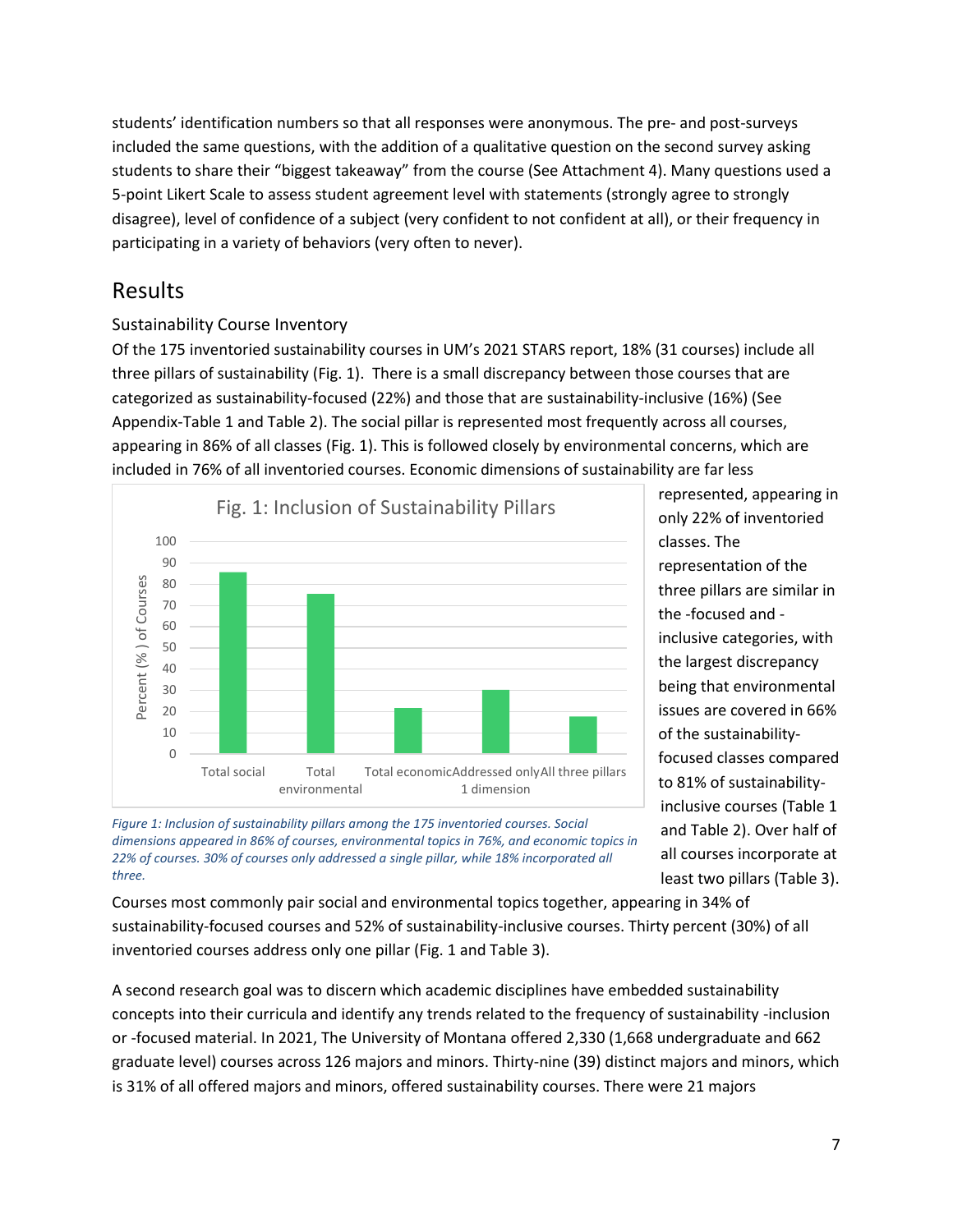represented in sustainability-focused courses and 31 majors included in sustainability-inclusive courses. Environmental Studies offered the most courses across both -focused and -inclusive courses, accounting for 39 of the 175 classes (See Appendix-Table 4). This was followed by Natural Resource Science & Management, with 16 courses and Geography with 15 courses. Twelve, or 31%, of all represented majors had a clear environmental focus across both -focused and -inclusive courses. These majors include Fish, Wildlife, and Science Management, Environmental Science, and Geology. These environmental majors and minors offered 106 courses, or 61% of all sustainability courses inventoried in the STARS report (See Table 5). Eleven, or 28% of all majors were related to social sciences, such as Philosophy, Political Science, and Communications. Across these programs there were 33 courses, accounting for 19% of all inventoried sustainability courses (See Table 5). There were only four clearly focused economic majors which offered 10 courses, or 6% of all classes, such as Business-General and Economics. There were an additional 12 majors that were harder to categorize and included crossover such as Biology, Construction Trades, and Public Administration.

#### Course Breakdowns: Syllabi and Survey Results

#### *Sustainable Business Practices*

The *Sustainable Business Practices* syllabus included four of the five criteria outlined by Gaard et al. (2017). The syllabus defined clear sustainability learning outcomes, had sustainability integrated within its class activities, offered sustainability resources in the form of readings and guest speakers, and had assessment tools in the form of quizzes, a presentation, and report (See Attachment 5 & 6). A clear definition of sustainability was not present in the syllabus; however, aspects of the triple bottom line were mentioned in the learning objectives and the definition of sustainability was discussed the first day of class. The first two weeks were spent understanding the foundations of sustainability, such as the triple bottom line, causes of unsustainability, tragedy of the commons, carrying capacity, externalities and market failures, and climate change (Systems Thinking). Next, the class explored business related sustainability such as the importance of sustainability strategies to avoid risk (Futures Thinking). The class also engaged in strategies to discuss sustainability to communities with conservative tendencies and other worldviews (Values Thinking). After looking at governance and local business sustainability efforts, the students worked in groups to create and present a Sustainability Management Plan (Collaboration and Strategic Thinking). Based on this assessment, *Business and Sustainability* touched on each of the five competencies. Values Thinking seemed to be the only competency lacking in comparison to the others. There was one class dedicated to discussing other world views and a discussion on Tragedy of the Commons that could have touched on concepts of justice, fairness, and responsibility. However, there weren't other opportunities (at least clearly articulated on the syllabus) that aimed to develop values thinking such as activities that allow students to "explore their own values, preferences and norms" (Wiek et al. 2015).

There was a total of eight survey responses from students who took both the pre- and post-course survey. Between the two surveys, 87% of students knew the correct definition of sustainable development at the beginning of the semester while, surprisingly, 75% chose the correct definition the second round. Familiarity with the triple bottom line increased from 50% to 100% of students by the end of the semester. At the beginning of the semester, 38% of students cited the media for being the most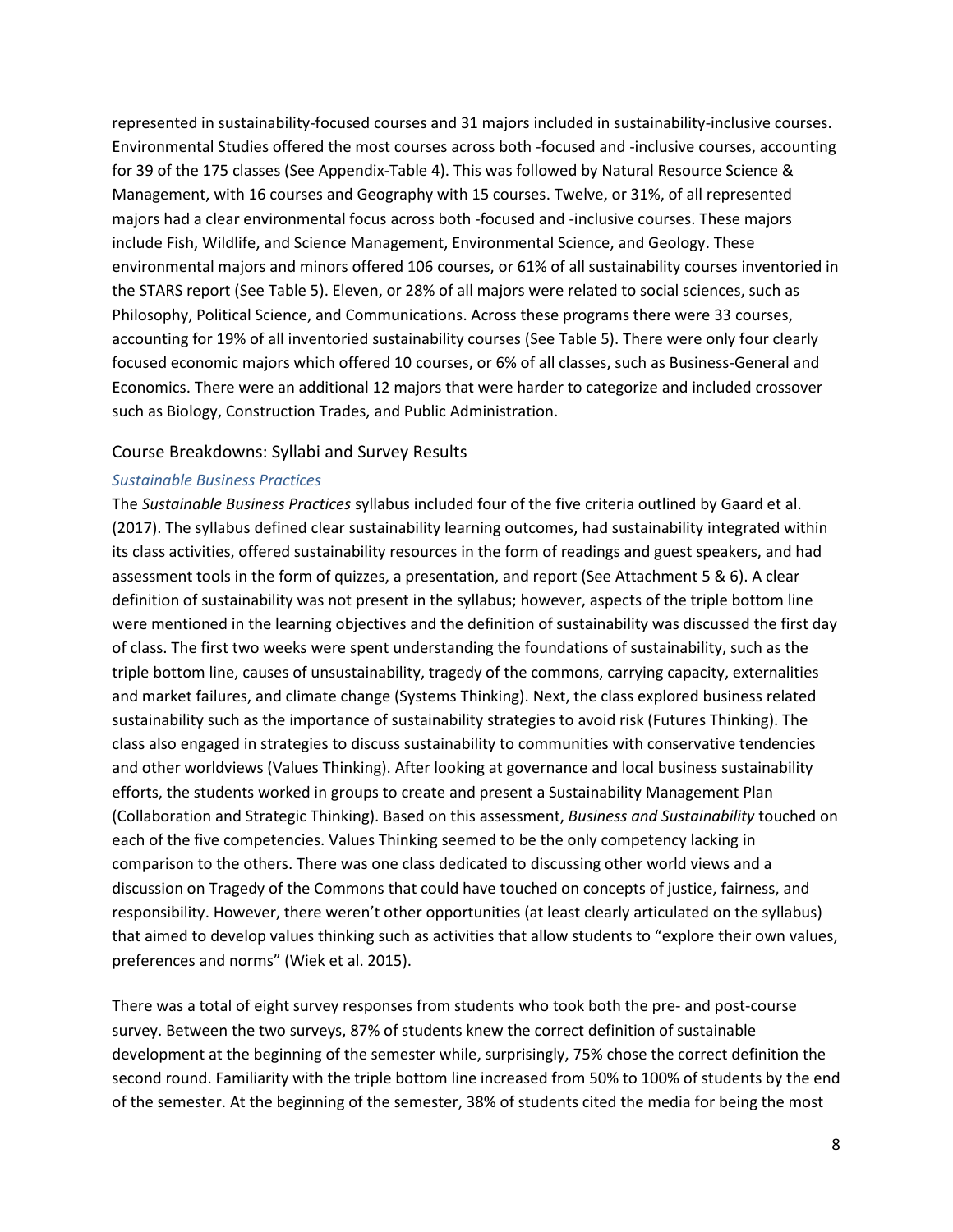influential in shaping their views on sustainability, which was the most popular answer. By the end of the semester, 75% of students responded that UM courses/professors had the biggest impact on shaping their views on sustainability. Other significant changes included the percentage of students who "strongly agree" that social inequality and environmental degradation are connected, increasing from 50% to 88%. Prior to course completion, 38% of respondents "strongly agreed" courses at UM have influenced their perception of sustainability, while 88% indicated this to be true in the post-survey. Students who answered "definitely yes" to their intention to change their lifestyle to live more sustainably increased from 38% to 88%.

One student who strongly agreed with the statement "I have a responsibility to act sustainability" wrote, "Everyone has a responsibility to make an effort in acting sustainably. I want to be able to enjoy the outdoors and care about the environment in the future not only for my family but for society as well." After taking the second survey, one student responded that their biggest takeaway of the course was, "businesses can still be successful while being sustainable, which is contrary to what is shared in the public," and another noted, "there is still time to reduce the harm already done to the environment but it's important not only for individuals but for businesses to step up and make a stand on sustainability."

#### *Water and Sustainability*

The *Water and Sustainability* syllabus clearly fulfilled four of the five criteria from Gaard et al. (2017). It outlined clear sustainability learning objectives, had sustainability class activities in the form of a paper and presentation, resources present as books and readings, and its assessment tool was a rubric for the paper and presentation (See Attachment 7 & 8). There was no clear definition of sustainability, but there was a reference to the three pillars in learning objectives. The course covered topics such as hydrology, hydro-social cycle (Systems Thinking), water rights, watershed planning and governance, and had intermittent quizzes and a reflective essay (Values Thinking). A significant portion of the course was dedicated to students writing a paper and presenting on a water issue in Montana that aimed to develop student thinking about water resources, hydro-social systems, and sustainability. Within this project, students developed a framework to analyze processes that contribute to their issue (Systems and Strategic Thinking) and assessed solutions or actions to increase sustainable management (Futures Thinking). In their data collection, students were required to interview a specialist working on their issue (Collaboration). Students spent the last class discussing water ethics and policies for sustainable watersheds, including a synthesis and reflection (Values Thinking). The syllabi hit on each of the five competencies, many of which seemed to be concentrated within the main project of writing a research paper and presenting on the topic. Collaboration seemed to be the attribute most lacking, as students worked on their papers independently and the only sign of collaboration from the syllabus came from interviewing an expert. In terms of the three pillars, economic topics were the least represented with possible discussion occurring over topics of development and infrastructure. Ecological and social pillars were clearly present.

In terms of student survey responses, only three students took both the pre- and post-surveys. All students knew the correct definition to sustainable development and familiarity with the triple bottom line increased from 33% to 67% among the three respondents. Student confidence in their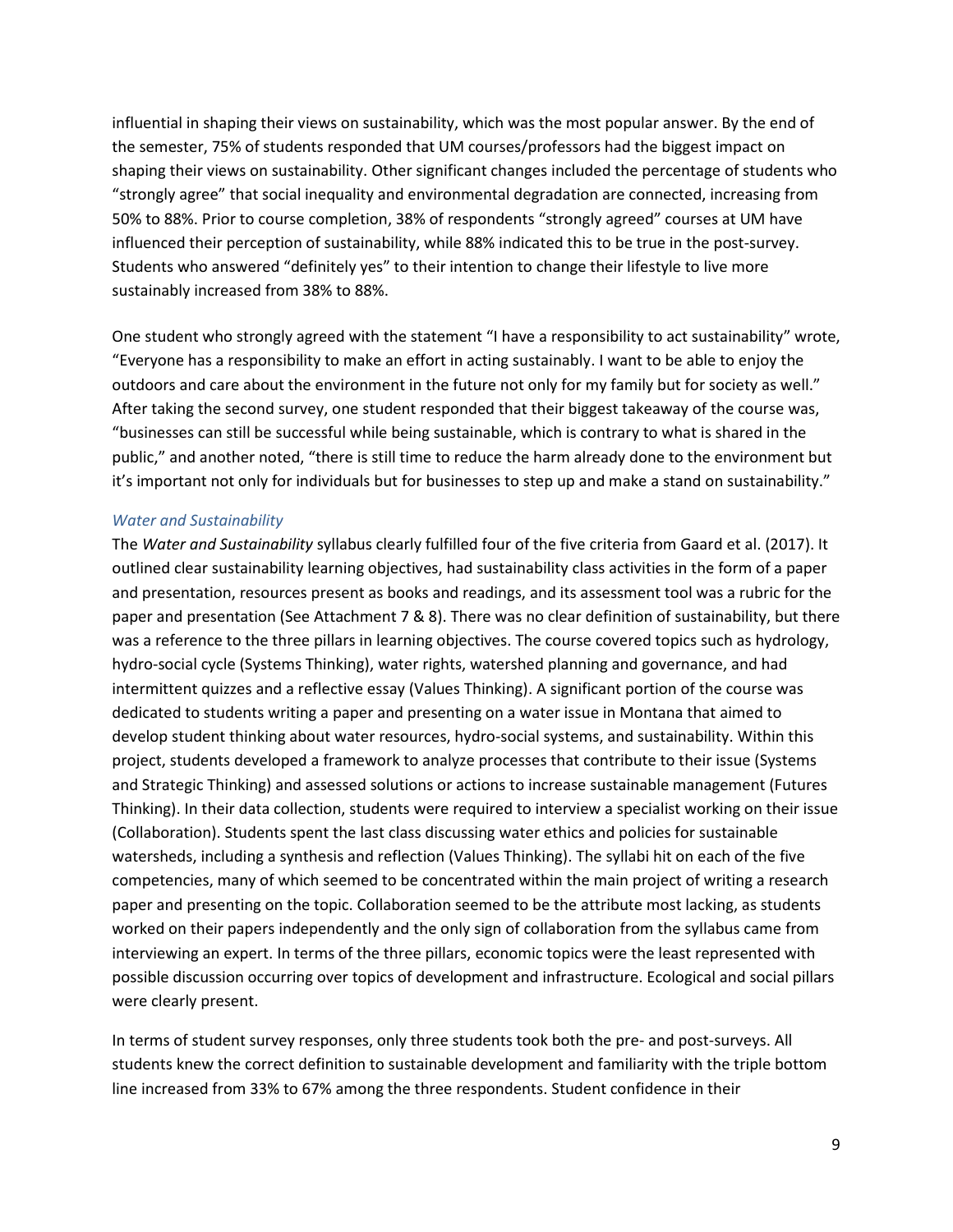understanding of sustainability increased from 100% students answering, "somewhat confident" to 67% responding "very confident." All three students "strongly agree" that courses at UM have influenced their perception of sustainability on the post-survey.

In response to why students felt a responsibility to act sustainably, one student who "somewhat agreed" stated, "I think it's important to be part of the solution rather than the problem. Future generations deserve to have a good quality of life based on our actions today. However, I think it is also the responsibility of big polluters, mostly corporations, to adopt sustainable practices in order to make a real change." Another response of a student who "strongly agreed" stated, "Because I have the means, I have the responsibility." In response to what were their "biggest takeaways" from the course, one student answered, "our world views and values strongly influence what actions are taken towards sustainability."

#### *Ethics and Sustainability*

The *Ethics and Sustainability* syllabus had four of the five Gaard et al. (2017) criteria accounted for. It had clear sustainability learning outcomes, activities included weekly discussion forums and an essay, plenty of sustainability resources in the form of books, articles, and videos, and assessment tools in the form of a graded essay and exams (See Attachment 9). There wasn't a clear definition of sustainability, but the social pillar was clearly present in learning objectives and ecological and economic aspects were included in weekly topics. The first portion of the course covered political philosophy, sustainability, and Earth Stewardship, including topics of population growth (Futures Thinking), various ethical dimensions such as Utilitarianism and Tragedy of the Commons (Values Thinking), and planetary boundaries (Systems Thinking). The second portion of the class explored technology, conservation, and sustainability. These topics included conservation science and the ethics of synthetic biology, and students wrote an essay exploring the ethics of a particular conservation issue (Values and Strategic Thinking). There wasn't much evidence of collaboration in terms of students working in teams. However, weekly discussions foster listening, communication, and interpersonal skills which are listed components of collaboration.

There were nine students who completed both pre- and post- surveys for *Ethics and Sustainability*. One hundred percent (100%) of students knew the correct definition of sustainable development in the presurvey and familiarity with the triple bottom line increased from 11% to 44% from beginning to end of the semester. Confidence in understanding of sustainability increased from 11% to 33% of students feeling "very confident" (while the rest felt "somewhat confident"). Students who "strongly agreed" that environmental degradation and social inequality are related increased from 56% to 77%. Students who cited UM courses/professors as having the most influence on their views of sustainability increased from 0% to 38%. Eighty-eight percent (88%) of students "strongly agreed" (38%) or "somewhat agreed" (50%) that UM courses have impacted their perception of sustainability on the post-semester survey.

A student who "strongly agreed" to feeling a responsible to act sustainability stated, "I have the resources and education to make sustainable choices. I also recognize the serious existential threats posed by climate change." Another student who "somewhat agreed" stated, "while I try to have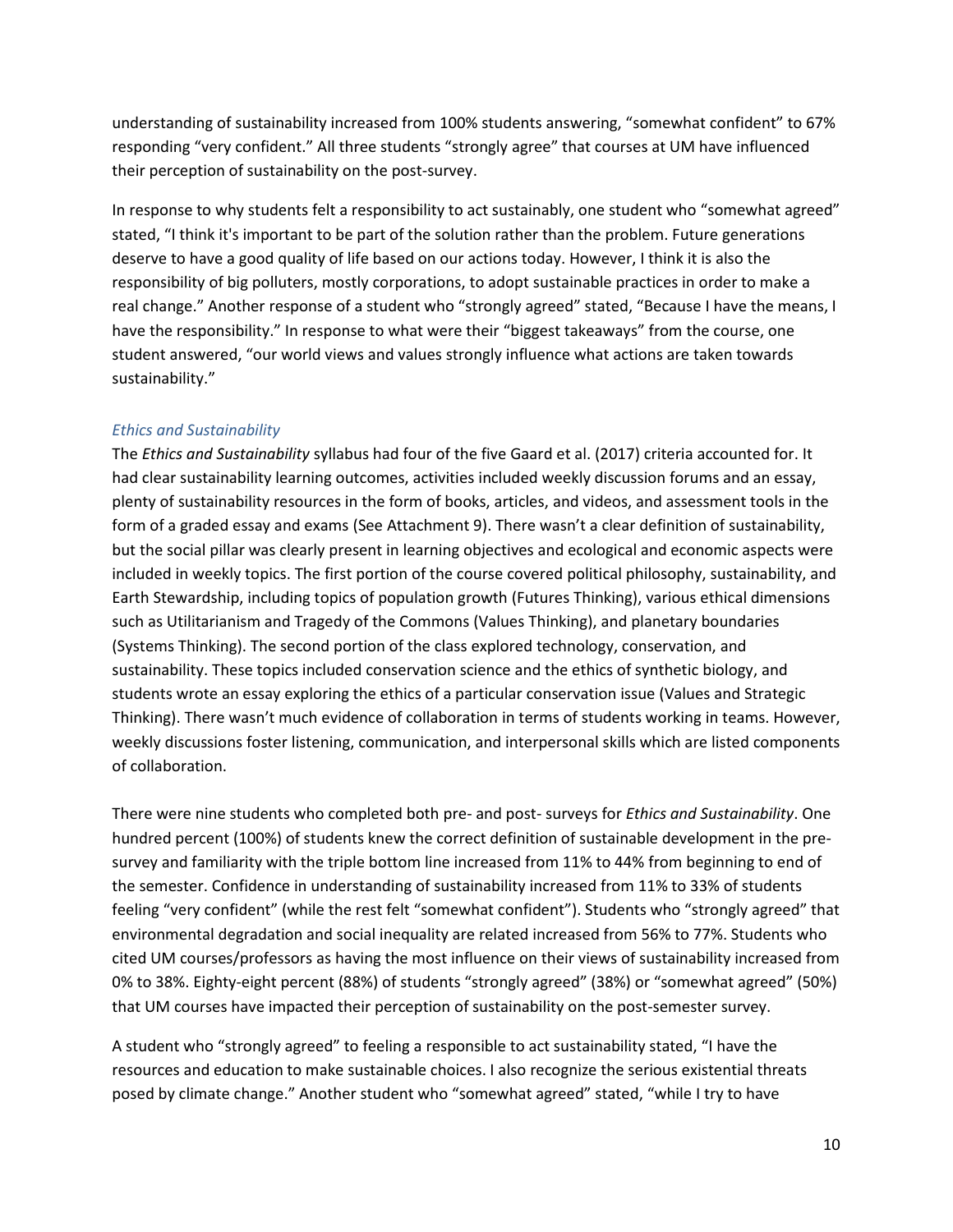sustainable habits and products, there are certain barriers (such as cost, accessibility, no other alternatives) that keep me from being as sustainable as I want to be. In addition, corporations produce much more pollution and use more resources than I can comprehend. While I think individuals should do their part, corporations need to be the primary target." Four of the nine responses mentioned future generations in their rationale for feeling a responsibility to act sustainability. One student cited their biggest takeaway from the course as "there are many different facets of sustainability and ethics are inseparable from it."

#### Survey Results

To answer the third research question regarding the relationship between student outcomes and course content, I was hoping to compare survey results from each of the three courses. However, with only 20 respondents between the first and second survey, I was unable to do so. Instead, I combined the survey results from the three courses to draw conclusions about student understanding, beliefs, attitudes, and intentions regardless of course content.

#### *Student Understanding*

*Student understanding* was assessed via four survey questions: (1) Which of the following is the most commonly used definition of sustainable development? (2) Are you familiar with the three pillars of





sustainability? (Also referred to as the Triple Bottom Line?) (3) How confident are you in your understanding of the following: sustainability, climate change, social justice issues, and sustainable business practices? (Fig. 2) (4) Please rate your level of agreement with the following: Environmental degradation and social inequality are related. Ninetyfive percent (95%) of respondents across the three courses knew the correct definition of sustainable development post-survey. Across all three courses, student familiarity of the triple bottom line increased from 30% to 70%. Students who answered "very confident" in their understanding of sustainability

increased from 10% to 45%, 15% to 30% for social justice issues, 5% to 30% for sustainable business practices, and 35% to 55% for climate change (Fig. 2). The question which had the largest change was those who strongly agreed environmental degradation and social inequality are related, which increased from 60% to 85%. All 30% of students who felt "very confident" about sustainable business practices were from the *Sustainable Business Practices* course.

#### *Student Beliefs*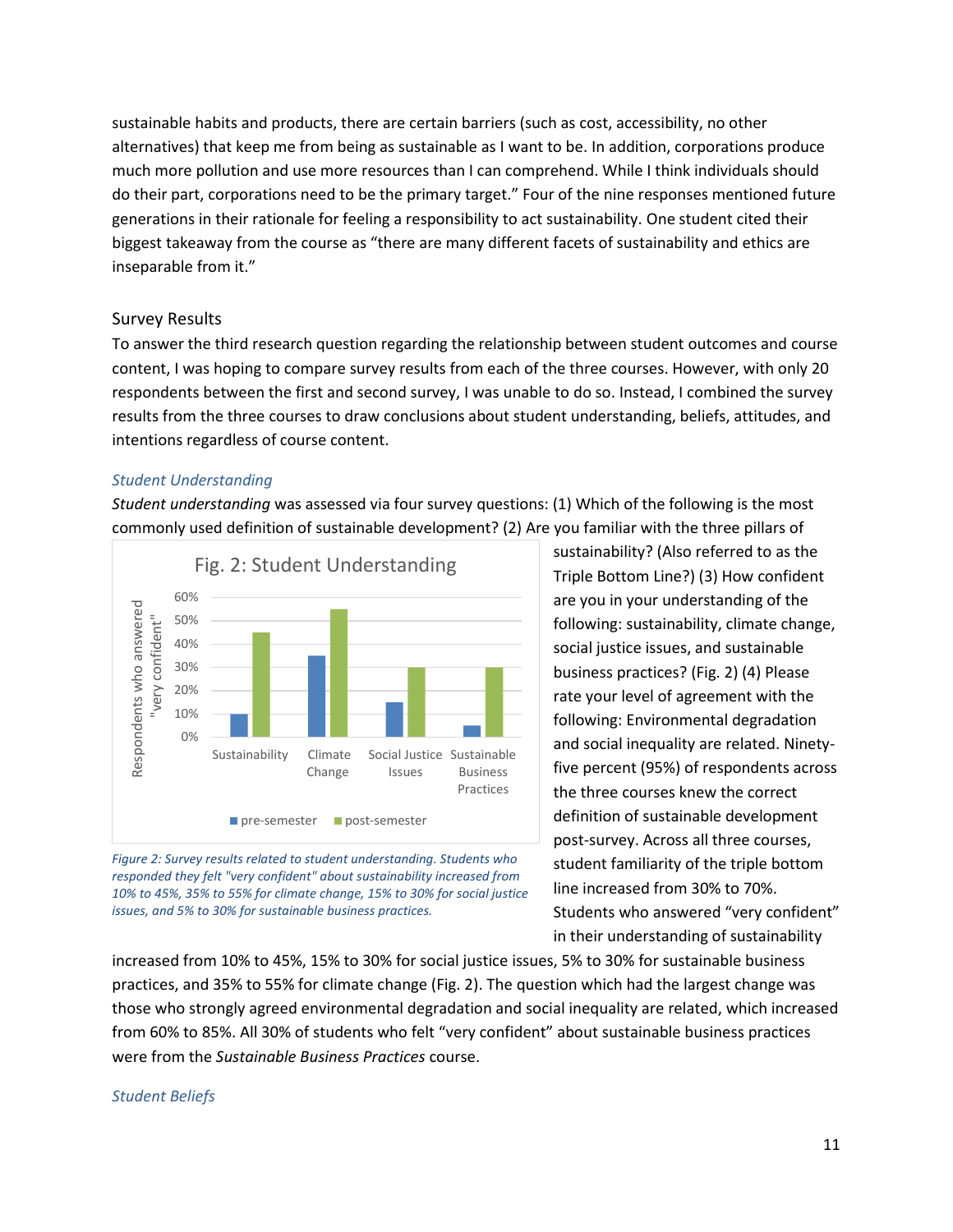Six survey questions targeted beliefs around sustainability. Responses to these questions did not change significantly from the beginning to end of the semester. In fact, many did not change at all. Sixty-five percent (65%) of students believe the three pillars are "equally important" to pursue, 80% of students



*Figure 3: Survey results related to student beliefs on sustainability topics. 80% of students "strongly agree" they are concerned about climate change, 75% of students "strongly agree" climate action should be prioritized, 90% to 95% of students "strongly agree" biodiversity must be valued and protected, 65% to 70% "strongly agree" they have a responsibility to act sustainably in their personal life, and 95% to 90% "strongly agree" it is important to conserve natural resources.*

"strongly agree" they are concerned about climate change, and 75% of students "strongly agree" climate action should be prioritized by individuals and within our broader western culture (Fig. 3). Slight changes include those who "strongly agree" biodiversity must be valued and protected (90% to 95%), those who "strongly agree" they have a responsibility to act sustainably in their

personal life (65% to 70%), and those who "strongly agree" it is important to conserve natural resources (95% to 90%). Student beliefs were generally high coming into the course and stayed consistent over the course of the semester.

#### *Student Attitudes*

There were 15 questions that sought to measure attitudes. These questions had far more variability in responses and saw larger shifts from beginning to the end of semester. Some larger shifts included 75% to 90% of students who "strongly agreed" it is important for UM to teach and incorporate sustainability across its curriculum and campus and 40% to 65% of students who "strongly agreed" courses at UM have influenced their perception of sustainability (Fig. 4). Students who answered that they "always" or "mostly" vote for candidates who prioritize environmental action and social equity increased from 40% to 55%, students who answered they are "mostly" or "always" mindful of the activities and choices that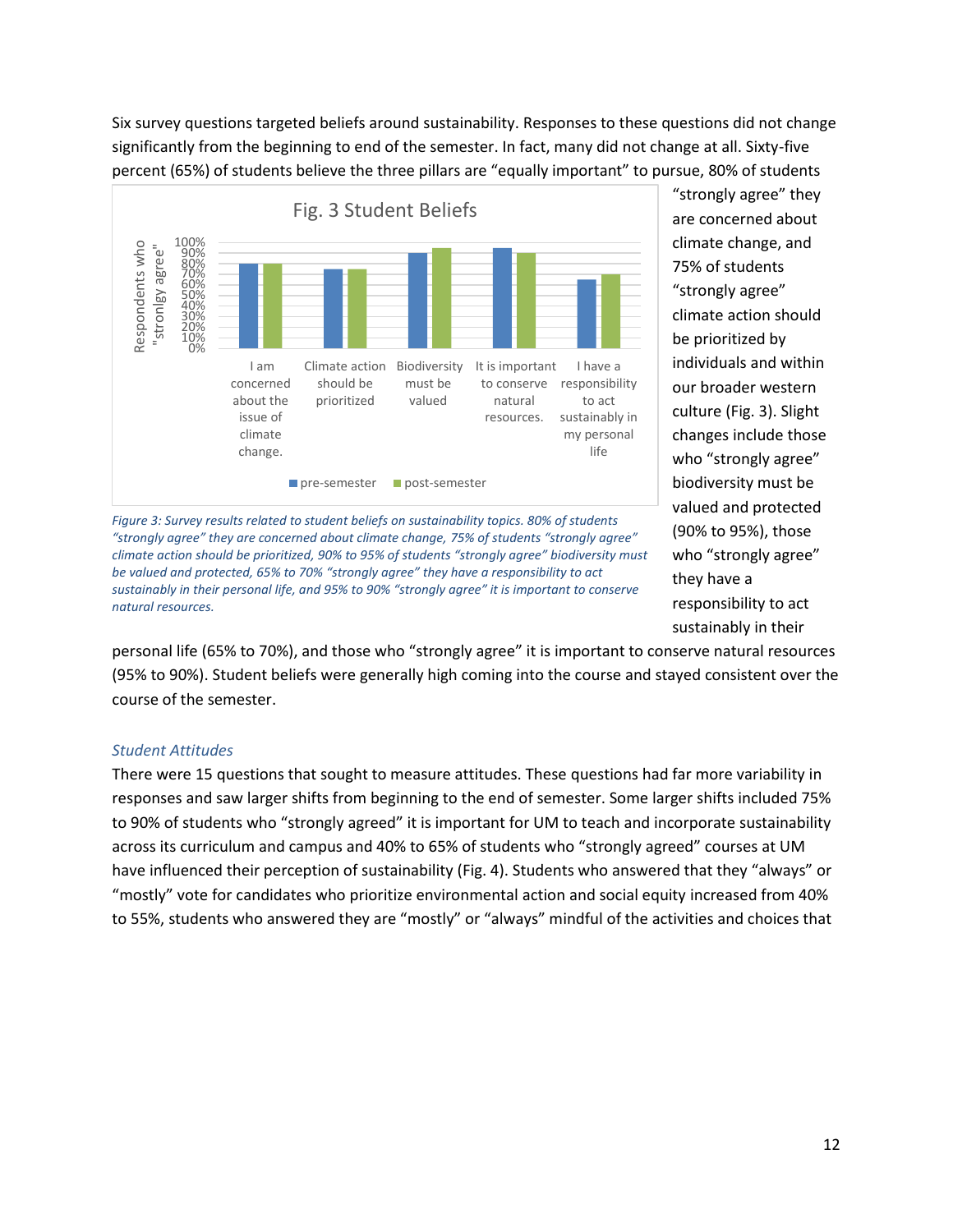impact their carbon footprint increased from 55% to 70%, and those who "always" or "mostly" support locally owned businesses that support sustainability increased from 50% to 75% (Fig. 4).



*Figure 4: Survey results related to student attitudes around sustainability. 75% to 90% of students "strongly agree" it is important for UM to teach and incorporate sustainability and 40% to 65% "strongly agree" courses at UM have influenced their perception of sustainability. Students that answered "always" or "mostly" increased from 40% to 55% for voting for candidates that prioritize environmental action and social equity, increased from 55% to 70% for being mindful of activities that impact their carbon footprint, and increased from 50% to 75% for supporting locally owned businesses that support sustainability.*

#### *Student Intentions*

Three survey questions measured intentions. Students who "strongly agree" that they prefer to work for



*Figure 4: Survey results related to student intentions on sustainability. Students who answered, "definitely yes" to their preference to work for an environmentally responsible employer in the future decreased from 65% to 60%, and increased from 60% to 65% to the statement "principles of sustainability will be used in my future career." In response to "I intend to change my lifestyle to live more sustainably," responses increased from 40% to 55% for those who answered "definitely yes" or that they already live sustainably.*

an environmentally responsible employer in the future slightly decreased from 65% to 60%, while there was a slight increase from 60% to 65% of students who "strongly agree" principles of sustainability will be used in their future career. In response to the statement "I intend to change my lifestyle to live more sustainably," 40% of respondents answered "definitely yes" compared to 55% by the end of the semester (10% answered that they already live sustainability).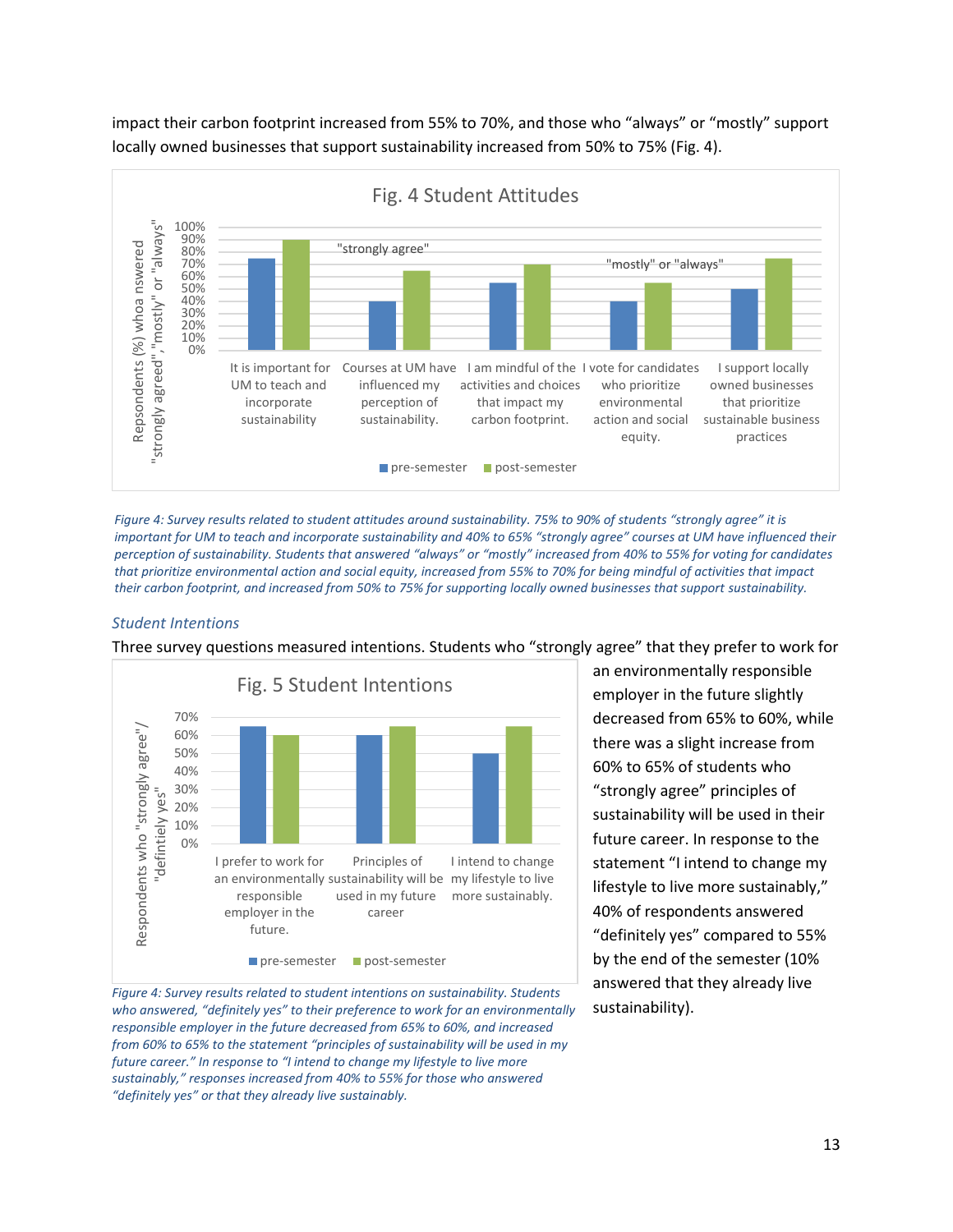### **Discussion**

Sustainability education within Higher Education Institutions is a complex and evolving field that has no rigid framework, allowing universities the flexibility to develop their own unique program. The University of Montana has begun efforts to quantify and expand sustainability teachings, of which was explored in this paper. This section first outlines the main findings of my research within each category: STARS course inventory, syllabi, and survey results categorized by student understanding, beliefs, attitudes, and intentions. Then, I discuss my limitations. Lastly, I use my research findings to give recommendations for how I believe UM should move forward in improving and expanding sustainability curricula.

#### Findings

#### *STARS Course Inventory*

There are 175 inventoried courses in UM's 2021 STARS report which integrate sustainability education, spanning across 39 majors and minors. Of these 175 course descriptions, social dimensions appeared in 86% of inventoried courses, environmental dimensions were included in 76% of courses, and economic dimensions appeared in 22% of course descriptions. While social and environmental dimensions are comparable, economic dimensions are far less represented across all course offerings. Economic dimensions were offered in 38 inventoried courses, spanning across 10 different disciplines. Ten of those courses are offered within the College of Business and the Economics major. This points to two conclusions. The first is that programs with a focus on business, economics, and finance offer few opportunities for their students to learn about sustainability. The other conclusion is that there are only 28 courses offered from disciplines not from the College of Business or Economics. Students in other disciplines have few opportunities to become acquainted with economic dimensions of sustainability.

Of the 175 inventoried course descriptions, 18% explicitly integrate all three pillars of sustainability within the course content. This statistic points to the need for cross-discipline collaboration to integrate more holistic teachings of sustainability to increase the percentage of courses that incorporate all three pillars. Additionally, 39 majors and minors were represented across all inventoried courses, which is only 31% of all academic majors and minors offered at UM. Sixty-one percent (61%) of all inventoried courses were offered by majors and minors with a clear environmental focus, such as Environmental Studies and Natural Resource Science and Management. As discussed above, there needs to be more programs from other disciplines integrating sustainability into their majors and minors.

#### *Syllabi Assessment*

To take a deep dive into actual course content, I reviewed the syllabi and student survey responses of three courses offered in the fall of 2021: *Sustainable Business Practices, Water and Sustainability,* and *Ethics and Sustainability*. Coincidentally, these three courses represented each of the three pillars (economic, ecological, and social respectively), but each course did a good job of incorporating aspects of all dimensions. Sustainability was clearly present in the learning objectives, course activities, resources, and assessment tools of all three syllabi. There was not a definition of sustainability present in any of the syllabi, but there was mention of the three pillars and how topics of sustainability would be explored throughout the class. It is possible that a definition of sustainability is not a good metric for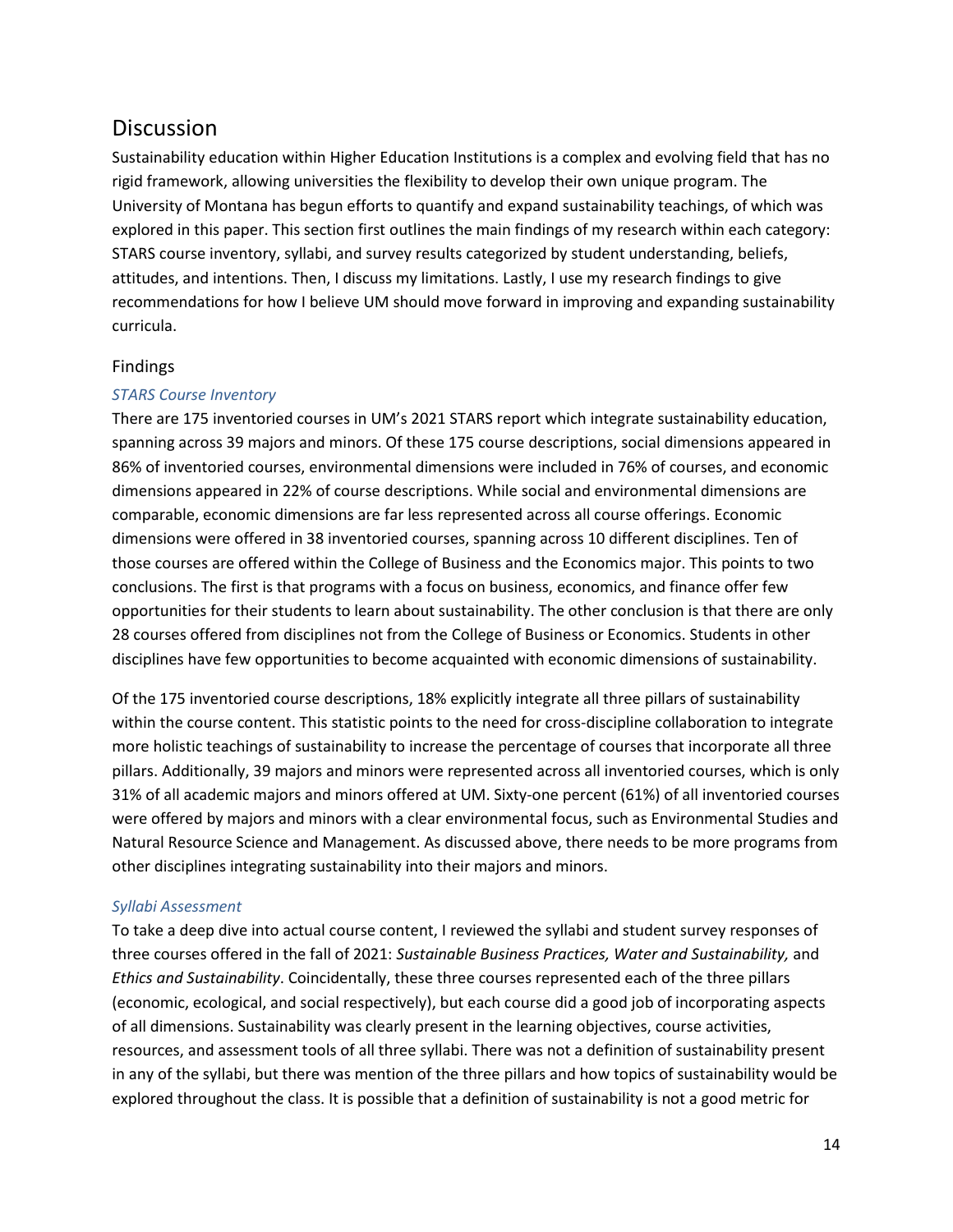how well a syllabus addresses sustainability, but it is interesting to note that none of the syllabi contained one. The five competencies (Systems Thinking, Futures Thinking, Values Thinking, Strategic Thinking, and Collaboration) were present in every class. Systems and Futures Thinking were the most addressed across the three courses. *Sustainable Business Practices* seemed to lack Values Thinking, while *Water and Sustainability* and *Ethics and Sustainability* seemed to lack Collaboration.

While every competency was mentioned in some form, certain competencies were more fulfilled than others. "Mastery" of sustainability competencies occurs on three levels: novice, intermediate, and advanced. The undergraduate level corresponds to the "intermediate" level in Wiek et al.'s framework and has a list of objectives to achieve "mastery" for each competency (2015). In this study, it was difficult to assess if "mastery" was achieved based on just a syllabus. Some specific class activities aligned with a few of the "mastery" objectives, but none of the classes fulfilled every criterion. Additionally, some of the competencies were only addressed a single time or with objectives that were listed under the "novice" level. For example, in *Ethics and Sustainability*, Collaboration seemed to be lacking. Students had weekly discussion forums which exemplified "general concepts critical to interpersonal interactions, including listening, communication…" as listed under the "novice" level (Wiek et al. 2015). However, there was no evidence of fulfilling any of the "intermediate" criteria such as participating in work with stakeholder engagement, peer mentoring, resolving internal team conflicts, and incorporating stakeholder input into problem solving activities. Because the criteria are difficult to assess given a simple syllabus, it's possible these topics were addressed in readings, exams, or other class activities. However, I was not able to find evidence of any of these "intermediate" level objectives of Collaboration present on the *Ethics and Sustainability* syllabus. This could lead to the conclusion that while aspects of Collaboration were present, Collaboration as a competency for the "intermediate" level was not fully achieved.

This phenomenon was true for every competency in every course, which showcases the complexity of the *Sustainability Competencies* framework. Rather than being used as an assessment tool, these competencies could be better utilized as objectives when designing curricula. A common framework, such as Sustainability Competencies, would be helpful for professors at UM when developing curricula and could also be used as an assessment tool. Professors were not expected to design curricula based around the five competencies, so it is not a fair assessment tool in this scenario. Rather, referring to the presence of the competencies in these courses gives us an idea of how courses cover a diverse range of sustainability issues and how instructors ask the students to grapple with these issues.

#### *Survey Results*

Across all three courses surveyed, student understanding and attitudes changed the most, intentions somewhat changed, and beliefs tended to stay the same from beginning to end of the semester. Student understanding of sustainability topics positively increased from beginning to end of the semester. The highest percentage of students feeling "very confident" was for the topic of climate change, while the largest increase from beginning to end of the semester was for the topic of sustainability. Attitudes also positively increased over time, with more students agreeing with the importance of UM integrating sustainability within its teachings and the willingness to engage in sustainable behaviors and activities. Student intentions were more variable. The largest percentage increase was for students who "strongly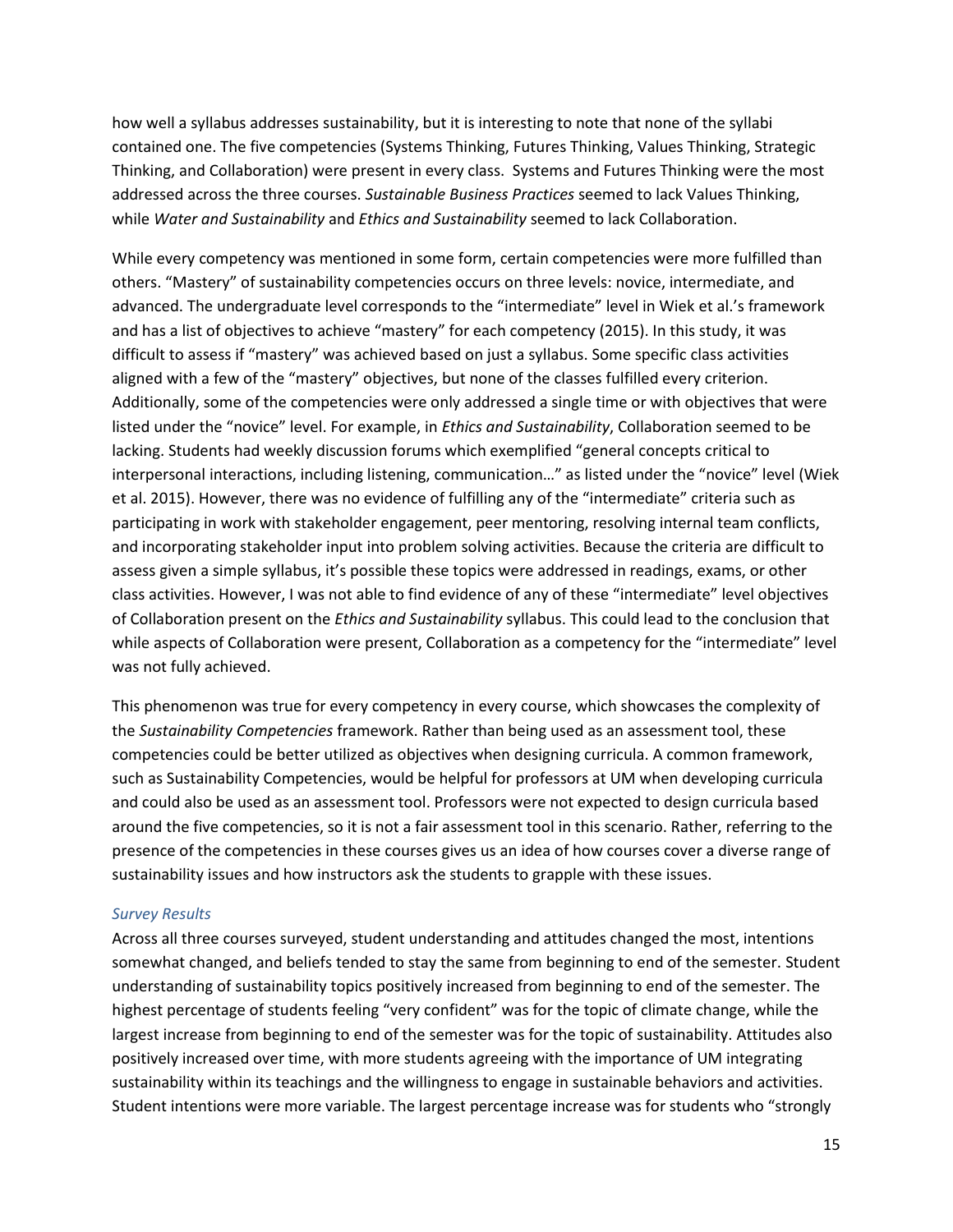agree" they have intentions to change their lifestyle to live more sustainably, while questions regarding future career paths saw less change over the semester. Perhaps students are more convinced of the individual and shorter-term behaviors they can change, while the longer-term thought processes of integrating sustainability into their careers is less apparent. Student values did not tend to change over the course of the semester, but these percentages were high to begin with. It is more difficult to change beliefs over the course of a semester compared to understanding or attitudes. However, it's also possible that these findings showcase a self-selection bias in that students with high sustainability beliefs could be more likely to take a course that integrates sustainability or be more willing to complete a survey about sustainability. From theses results, we can conclude that student attitudes correlate with understanding, while values may be either a necessary requirement to build attitudes on, or they are more difficult to influence over the course of a semester.

#### Limitations

My methods for gathering data from the STARS Report had two main shortcomings. The first is the information I used to determine the presence of the three dimensions among courses were based on very short descriptions provided within the STARS data. When submitting their data, professors were not asked to clarify which of the three pillars they covered, only to provide a brief synopsis of the course content. Additionally, some descriptions were much longer and in depth than others, making it unequal to assess across the board. The second shortcoming was that my categorization required assumptions on my end. I tried to minimize these by using the same key words to quantify dimensions, as described in the methods. Because of the nature of these words, social and environmental dimensions encompassed far more words than economic aspects and could be a reasoning for why more classes addressed these two dimensions than economics. Additionally, it was easier to argue that most classes incorporate social aspects as humans are involved in nearly every topic. Many words cover multiple dimensions such as climate change, resource management, and environmental justice, which made it easier to justify many classes having crossover. Despite these imperfections, this data is still useful in that it is clear sustainability courses at UM address social and environmental dimensions of sustainability more often than economic aspects.

There were also limitations for the assessment of syllabi and surveys. I originally wanted to have a large enough sample from five classes to directly compare survey responses across courses to infer patterns of student responses across disciplines. However, with a low number of responses I could only look at three courses and the response rate within those classes were different so I could not make direct comparisons. This meant I could not fairly answer the third research question of, "From among the small group of sustainability courses sampled, are students' understanding, beliefs, attitudes, or intentions impacted by course content?" Another limitation was assessing the syllabi based on *sustainability competencies*. Without taking the course it was difficult to assess which competencies were addressed with only a short description of class activities. I was able to find evidence of each competency, but it is highly likely they were addressed more times. On the other hand, it is also possible I made assumptions about how in depth each activity or assignment addressed a competency. As discussed previously, evidence of one aspect, concept, or objective of a competency is not enough to justify that "mastery" was achieved at the intermediate, or undergraduate, level. Similar to categorizing courses within the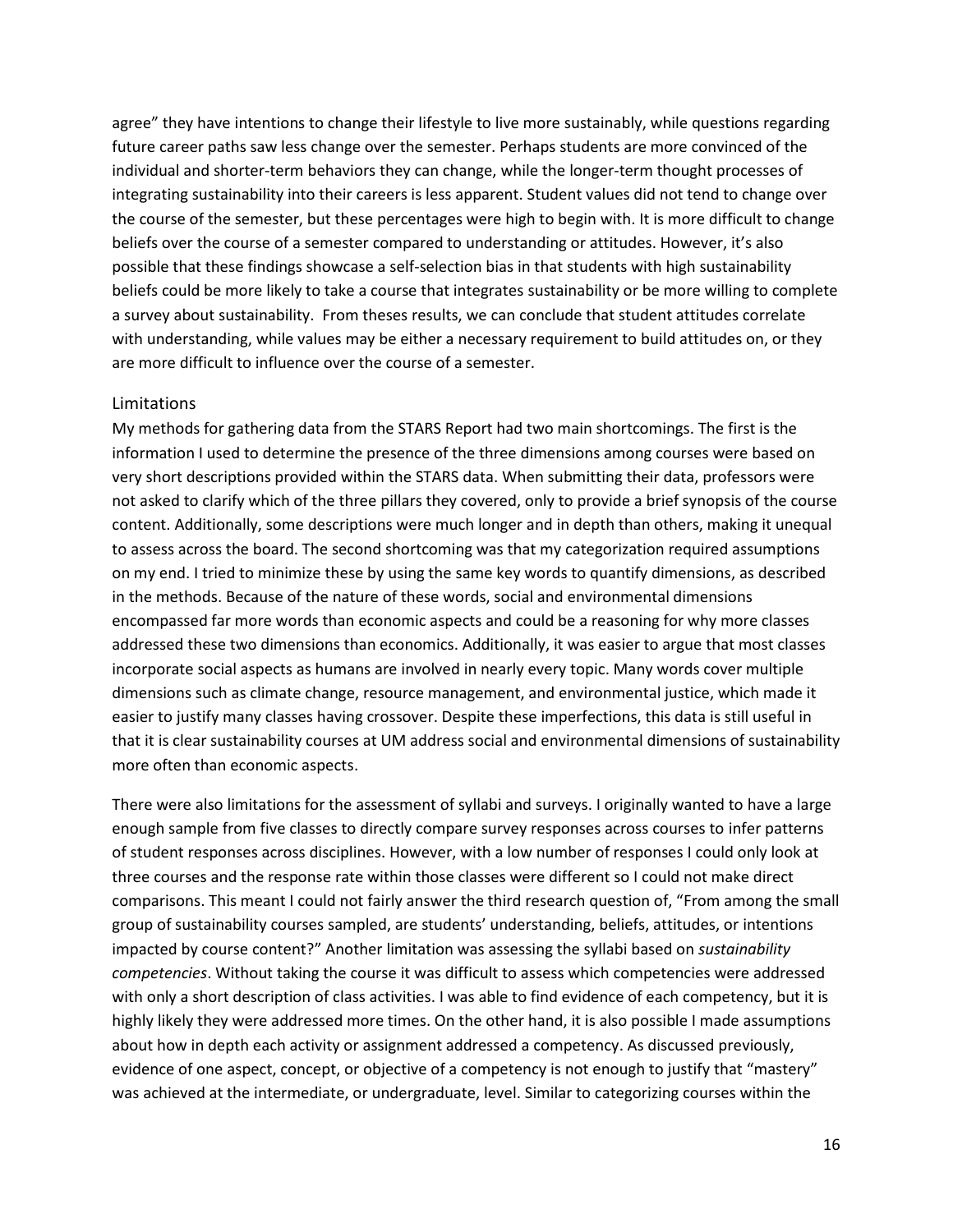three pillars, there was no expectation that professors had to identify which of the three pillars they incorporate in their syllabi or design their courses to fulfill sustainability competencies.

#### Recommendations

Based on these findings, I believe UM can take action in the following areas: increase the presence of economic dimensions within sustainability teachings, improve interdisciplinary incorporation among courses, develop a campus wide framework to guide curricula development, create a standardized method for quantifying and measuring sustainability courses, and utilize current sustainability leaders on campus to guide these improvements.

Only 22% of course descriptions from the STARS report displayed a clear incorporation of economic dimensions. One solution is for more disciplines with a focus on economics, accounting, or business to improve on incorporating sustainability topics within their curricula. There are only three programs within the College of Business with sustainability offerings, of which account for seven total classes (Business General, Business Management, and Marketing). Economics was the only other related program, which offers three courses. There are no offerings in programs such as Finance, Accounting, and Business Management Systems. The other necessary solution is for other disciplines to improve on incorporating economic dimensions. Of the 175 courses inventoried, only 28 classes that incorporated economic dimensions were offered from other programs not within the economics or business majors.

Increasing the presence of economic dimensions among sustainability courses can be guided by collaborative efforts between disciplines to improve interdisciplinary teachings of sustainability. This aligns with initiatives already happening on campus. For example, the Office of the President recently outlined five priorities of action within their strategic initiatives. Priority number two is to "drive excellence and innovation in teaching, learning, and research." Within this priority, UM seeks to ensure that curriculum continues to evolve and that "Communities of Excellence come to life as interdisciplinary learning and research communities," (University of Montana, 2022). Additionally, sustainability was outlined as one of the University's Core Values in the 2020 Strategic Plan (University of Montana—Missoula, 2012). Other evidence for the need for sustainability curricula development programs comes from a professor of one of the courses analyzed in this study. They expressed:

"I think support around sustainability pedagogy is needed. Sustainability is so multi-faceted theoretically, methodologically, and pedagogically. How to approach this topic/theme in the context of specific courses is going to be different than how it is approached in business, the humanities or education. So, I think some very tailored training and professional development for different fields or discipline-specific would be terrific."

My research suggests that the University of Montana needs a collaborative and interdisciplinary approach to develop an updated and common framework to guide and assess curricula development so that aspects of sustainability teaching are consistent across campus. Recommendations for how to design and implement a robust sustainability curricula program at UM is outside the scope of my research but is the next step UM should make. Lessons from my research include the need for increased interdisciplinary teachings (only 18% of sustainability courses integrated all three pillars), the need for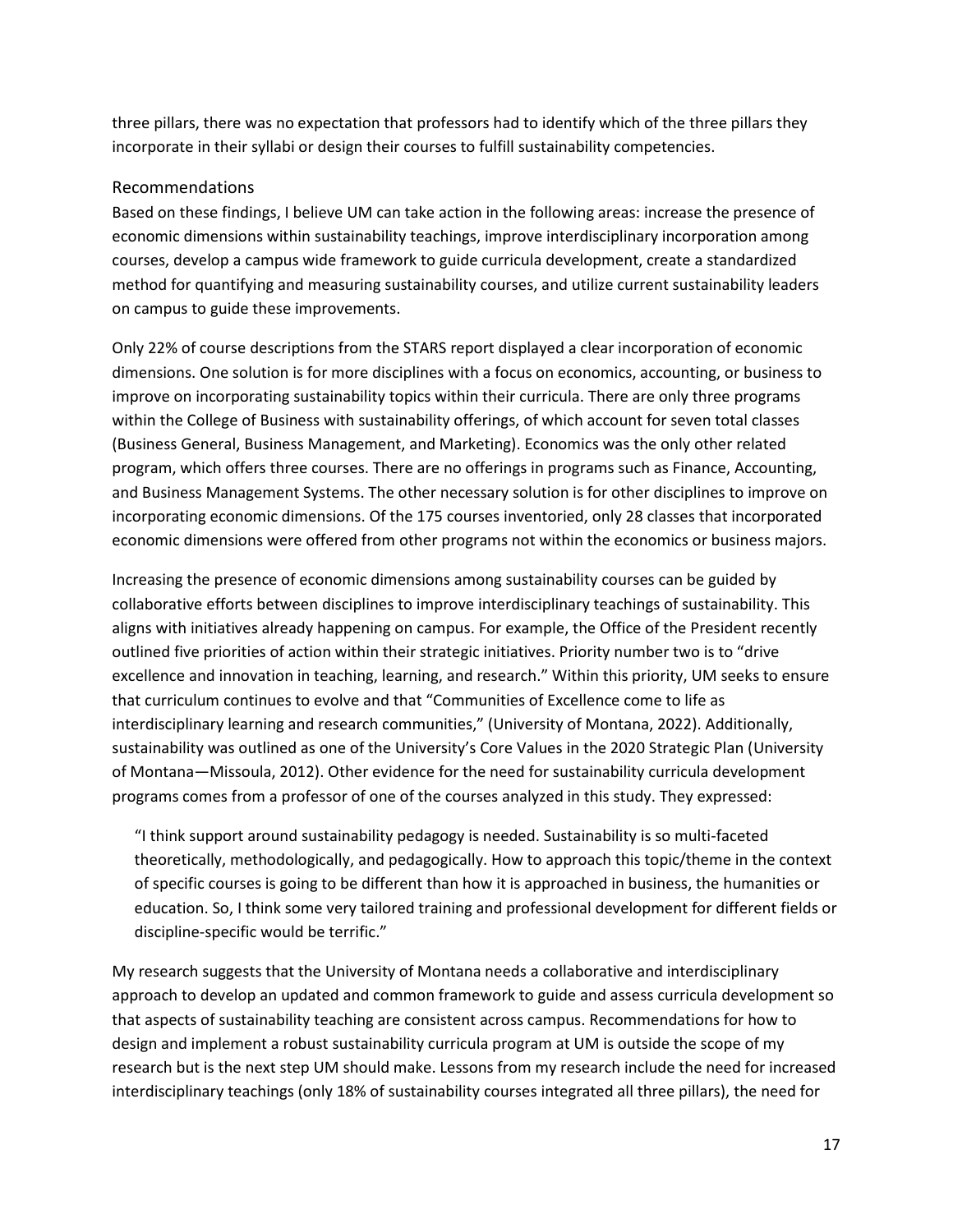an agreed upon sustainability definition (no syllabi I analyzed included a definition), and perhaps increased opportunities for students to build and develop sustainability beliefs (these percentages had the least amount of change between pre- and post-surveys). Utilizing interdisciplinary teaching can increase the number of courses that integrate multiple pillars as well as aid in incorporating values systems. Additionally, adopting a broad definition of sustainability can be helpful so diverse stakeholders can "tailor the generic definition to achieve concrete goals in their unique situation," (Dale & Newman, 2005). There are many existing frameworks, such as *Sustainability Competencies*, and Higher Education Institutions who have designed workshops and sustainability programs of which UM can model after. UM could reinstate Green Thread, a workshop that encouraged interdisciplinary collaboration for sustainability teaching, but with improved measures such as defined outcome expectations, common frameworks to use, an agreed upon definition, collaboration opportunities between professors, and other tools for integrating opportunities for students to build and reflect on their sustainability beliefs.

Another recommendation is to create a standardized way for measuring and assessing sustainability curricula at UM. While the STARS tool is helpful, we cannot measure what we do not know. The UM Office of Sustainability inventoried 175 courses, but it's very likely there are more courses offered on campus. In fact, *Ethics and Sustainability*, a course surveyed in this study, had clear sustainability components but was not included in the inventory. Because there is no standardized process for collecting sustainability course information, the Office of Sustainability had to use surveys, word of mouth, and course description keyword searches to build the inventory themselves. This process could be streamlined by requiring professors to input data about sustainability when submitting their course information to the Registrar's Office, which could be as simple as checking a box if their course integrates sustainability or not. Additionally, the inventoried courses were self-reported by professors, and there were no criteria of what to include. It would be helpful to have specific criteria for which professors can report on, such as the three pillars. Ideally, a framework that is developed during sustainability workshops by multiple departments would be used to create a metric so that the curricula frameworks or guiding principles align with how we measure and assess sustainability curricula across campus.

The last recommendation is to utilize sustainability leaders and initiatives already happening on campus for collaboration. The Office of Sustainability is a centralized body optimal for providing direction with common frameworks and hosting workshops. However, there are other groups on campus who could also provide leadership. In the last few years, the University of Montana created two new majors with a specific focus on sustainability: a B.S. in Sustainable Science and Practice offered by Environmental Studies (EVST) in the College of Humanities and Sciences and a B.S. in Environmental Science and Sustainability offered in the W.A. Franke College of Forestry & Conservation. Additionally, the College of Business offers a certificate in Sustainable Business Strategy. The Environmental Studies degree offers credit in six NRSM courses (a degree in the College of Forestry) and one course from the College of Businesses. The College of Forestry degree offers credit for three EVST courses across all six of its concentrations, and no courses from the College of Business. The business certificate offers credit in two EVST courses and two NRSM courses. Although sustainability is broad in nature and allows for different focuses, it appears there could be more collaboration between the three programs. The creation of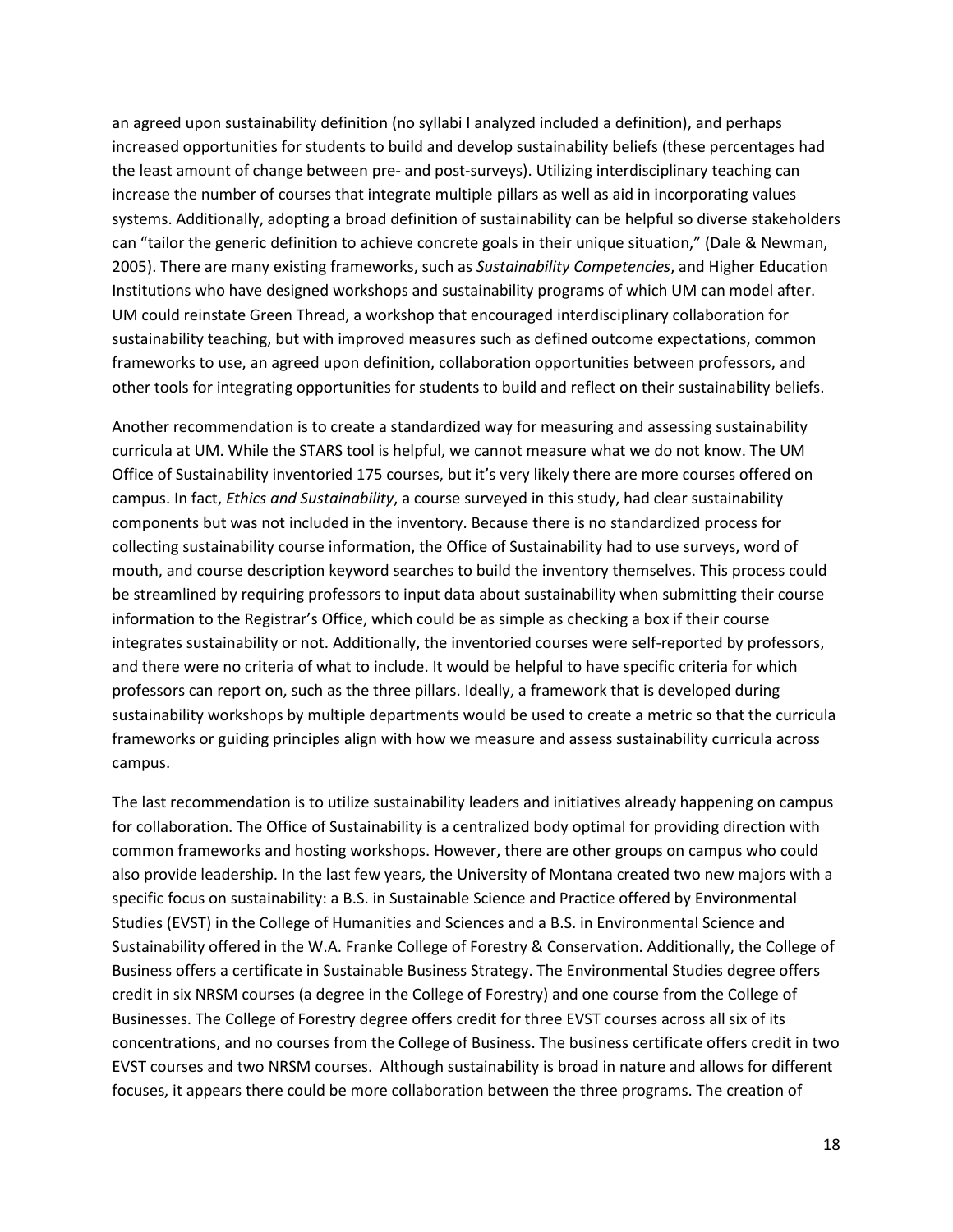these programs shows promise for sustainability education but also showcases how UM's efforts are being developed in somewhat of isolation from each other. As experts on campus, it would be great to see these programs work together to lead sustainability workshops or initiatives to enhance sustainability curricula in all disciplines.

### Conclusion

With the urgency of sustainability challenges across the world becoming exacerbated by climate change, it is imperative students at UM are prepared to address these complex issues in their personal and professional lives. It is an exciting time to be involved in sustainability curricula at UM because it is a relatively new and rapidly evolving discipline. Within the last couple years, UM has created new education programs regarding sustainability and identified sustainability as a Core Value of the University. The direction is clearly going towards increased sustainability academia, but the current state is largely discipline-specific, and efforts seem fragmented. UM has an opportunity to unify sustainability teachings across campus and create a robust educational program that reaches across all corners of campus teachings. To create this, I recommend the university initiate a collaborative and interdisciplinary effort, such as workshops, to design and implement sustainability frameworks, teaching tools, and a common metric to measure the content of these courses. This will ensure students across campus have equal opportunities to become acquainted with sustainability teachings and that the university will have adequate means to measure and track sustainability education progress in the future.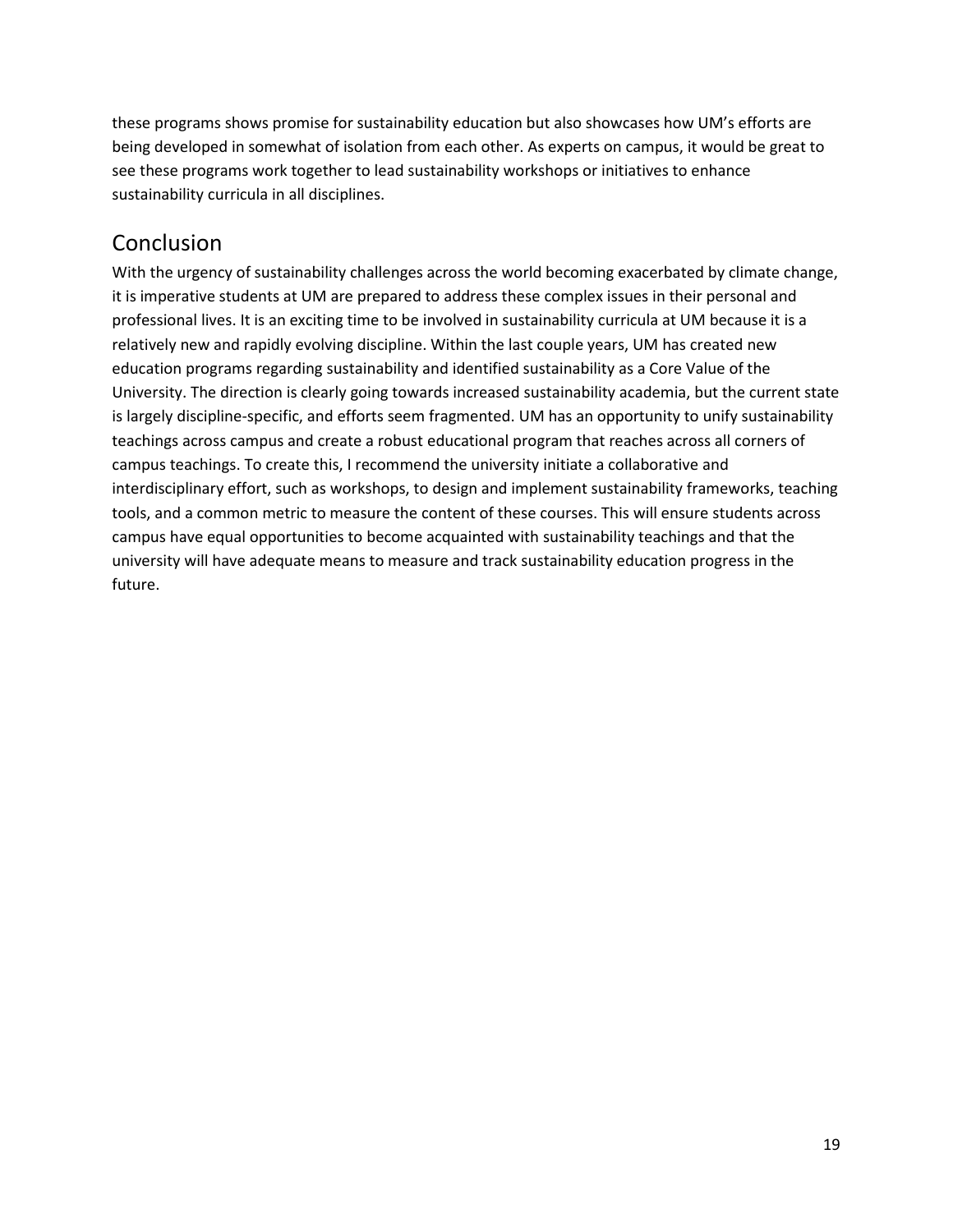### References

- Casarejos, F., Frota, M. N., & Gustavson, L. M. (2017). Higher education institutions: a strategy towards sustainability. *International Journal of Sustainability in Higher Education, 18*(7), 995-1017. 10.1108/IJSHE-08-2016-0159
- Coleman, K., & Gould, R. (2019). Exploring just sustainability across the disciplines at one university. *Journal of Environmental Education, 50*(3), 223-237. 10.1080/00958964.2019.1582471
- Dale, A., & Newman, L. (2005). Sustainable development, education and literacy. *International Journal of Sustainability in Higher Education, 6*(4), 351-362. 10.1108/14676370510623847
- Fenner, R. A., C. M. Ainger, H. J. Cruickshank, and P. M. Guthrie. 2005. Embedding Sustainable Development at Cambridge University Engineering Department. *International Journal of Sustainability in Higher Education* 6 (3): 229–241.
- Gaard, G. C., Blades, J., & Wright, M. (2017). Assessing sustainability curriculum: from transmissive to transformative approaches. *International Journal of Sustainability in Higher Education, 18*(7), 1263- 1278. 10.1108/IJSHE-11-2015-0186
- Göransson, O. (2018). *Raising awareness and assessing sustainability literacy on SDG 7*. United Nations. https://sustainabledevelopment.un.org/sdinaction/hesi/literacy#:~:text=%22Sustainability%20Lit eracy%22%20is%20the%20knowledge,effective%20decisions%20to%20this%20end.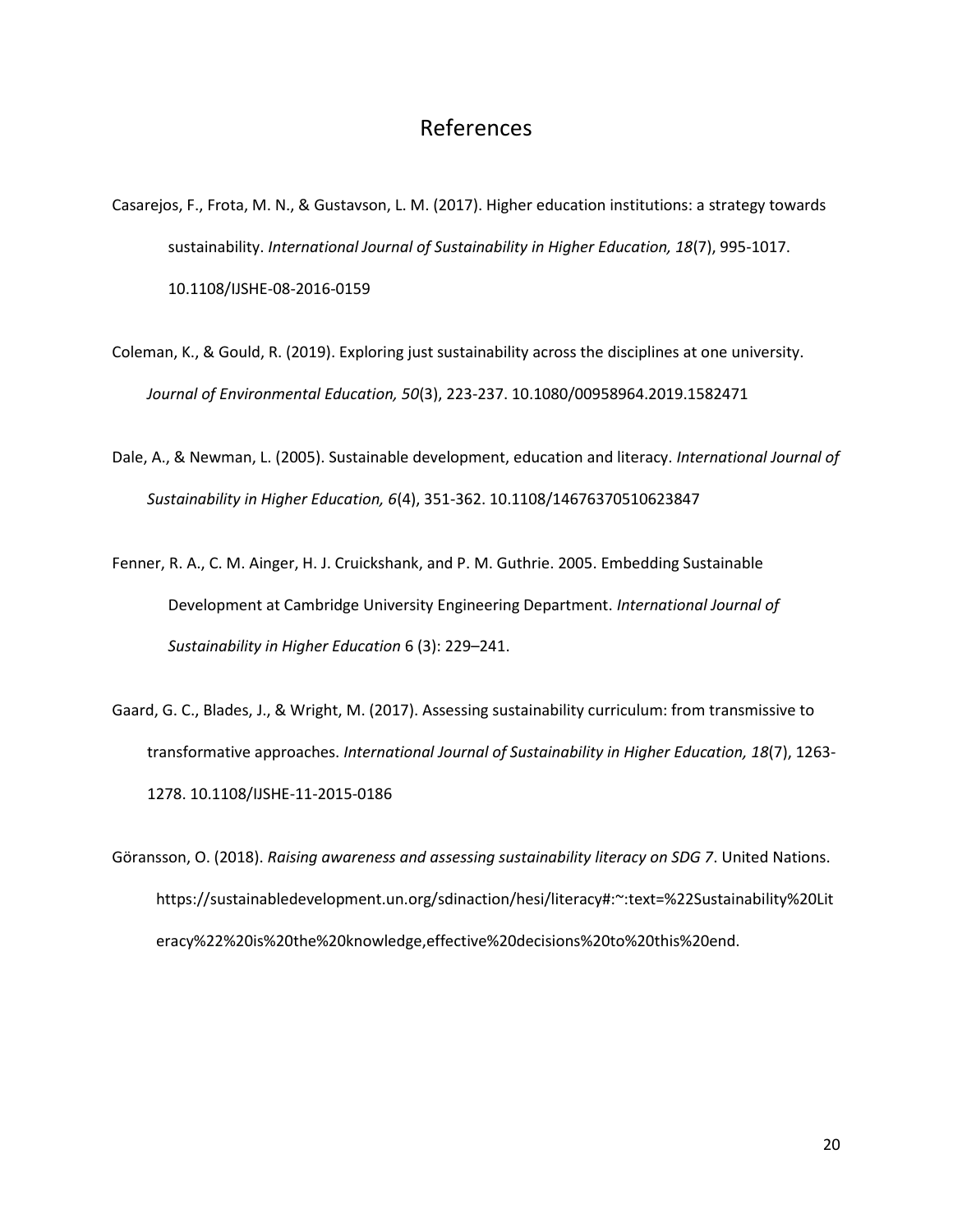- Lidgren, A., Rodhe, H., & Huisingh, D. (2006). A systemic approach to incorporate sustainability into university courses and curricula. *Journal of Cleaner Production, 14*(9), 797-809. 10.1016/j.jclepro.2005.12.011
- McKinley, S., Azem, Z., Keirns, T. (2020) "University of New Hampshire Sustainability 2020 STARS Student Survey." *The Survey Center, University of New Hampshire.*
- Menon, S., & Suresh, M. (2020). Synergizing education, research, campus operations, and community engagements towards sustainability in higher education: a literature review. *International Journal of Sustainability in Higher Education, 21*(5), 1015-1051. 10.1108/IJSHE-03-2020-0089
- Mintz, K., & Tal, T. (2018). The place of content and pedagogy in shaping sustainability learning outcomes in higher education. *Environmental Education Research, 24*(2), 207-229. 10.1080/13504622.2016.1204986
- Moore, J. (2005). Seven recommendations for creating sustainability education at the university level: A guide for change agents. *International Journal of Sustainability in Higher Education, 6*(4), 326-339. 10.1108/14676370510623829
- Tang, K. H. D. (2018). Correlation between sustainability education and engineering students' attitudes towards sustainability. *International Journal of Sustainability in Higher Education, 19*(3), 459-472. 10.1108/IJSHE-08-2017-0139
- University of Montana--Missoula. Office of the President. (2012). "Strategic Plan: UM 2020: Building a University for the Global Century, Second Edition." University of Montana Planning and Assessment Reports, 1969-2016. 22.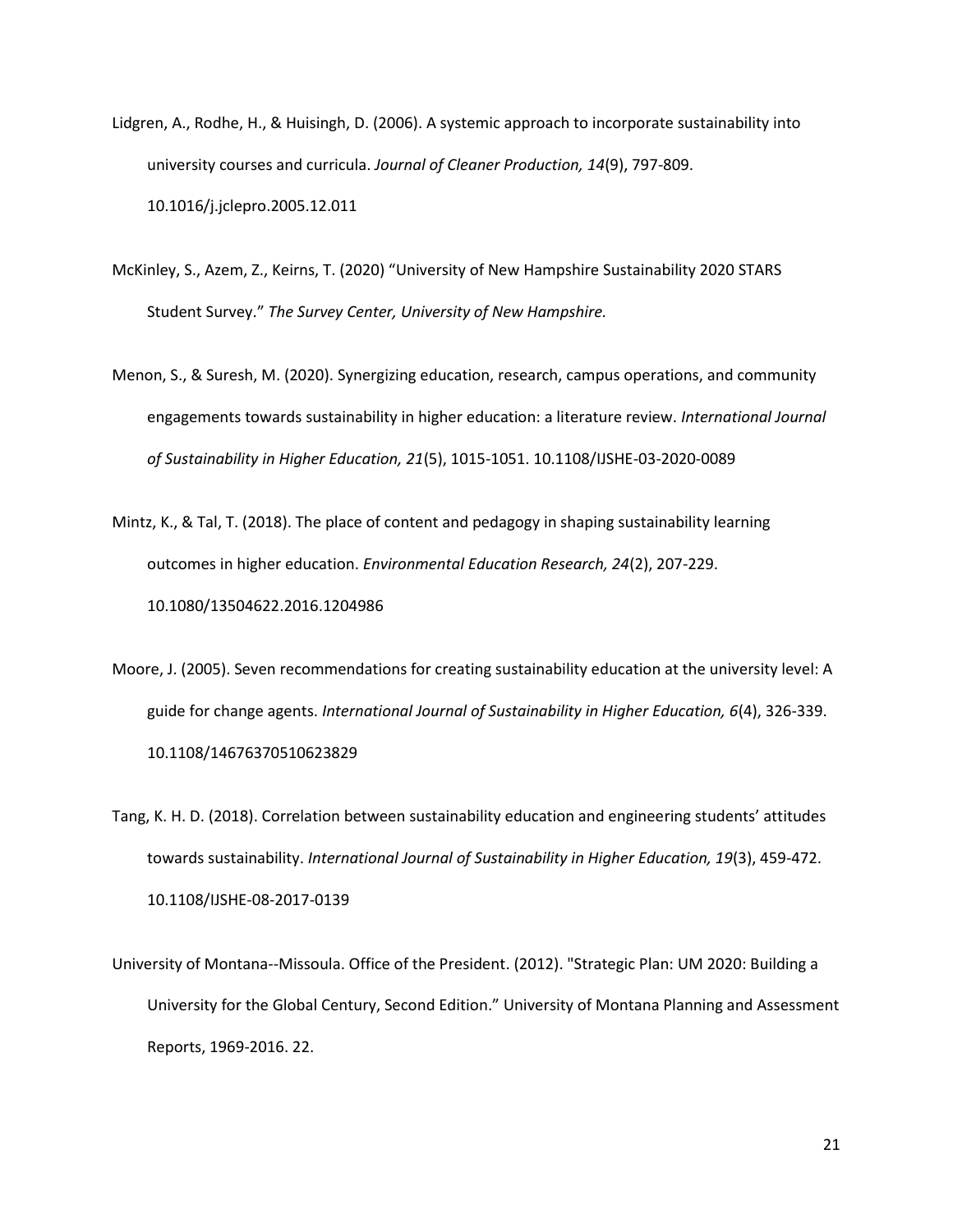- University of Montana. Office of the President. (2022). "Priorities for Action." *University of Montana.* Retrieved from https://www.umt.edu/president/strategicinitiatives/priorities-for-action.php
- Wiek, A., Bernstein, M., Foley, R., Cohen, M., Forrest, N., Kuzdas, C., Kay, B., & Withycombe Keeler, L. (2015). Operationalising competencies in higher education for sustainable development. In: Barth, M., Michelsen, G., Rieckmann, M., Thomas, I. (Eds.) (2015). Handbook of Higher Education for Sustainable Development. Routledge, London. pp. 241-260.
- Wu, Y. J., & Shen, J. (2016). Higher education for sustainable development: a systematic review. *International Journal of Sustainability in Higher Education, 17*(5), 633-651. 10.1108/IJSHE-01-2015- 0004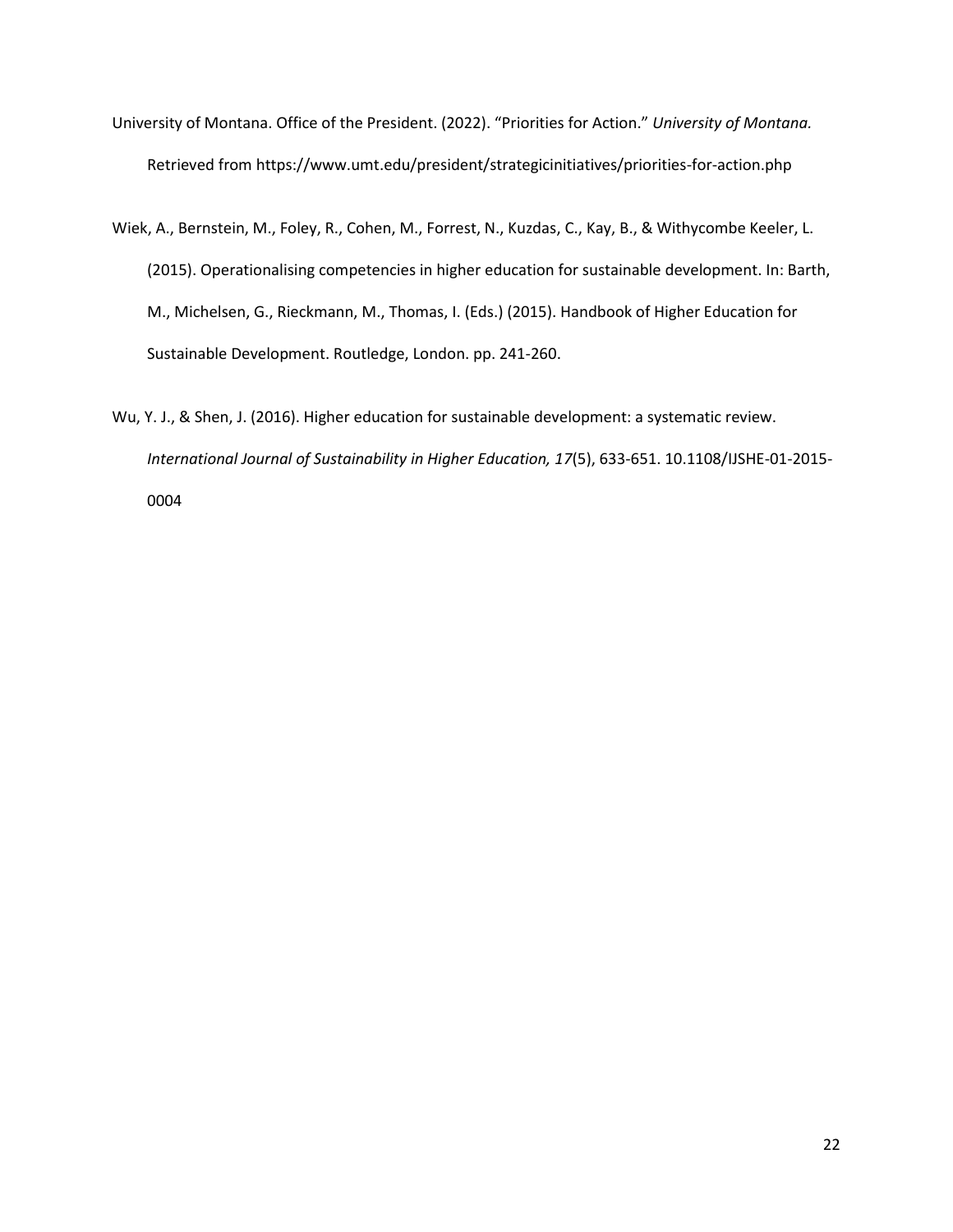## Appendix

| Table 1                               | Total | percentage |
|---------------------------------------|-------|------------|
| <b>Sustainability-focused courses</b> | 65    |            |
| <b>Total social</b>                   | 58    | 89.2%      |
| Total environmental                   | 43    | 66.1%      |
| Total economic                        | 16    | 24.6%      |
|                                       |       |            |
| Social only                           | 19    | 29.2%      |
| Environment only                      | 6     | 9.2%       |
| Economic only                         | 0     | 0%         |
| Addressed only 1 dimension            | 25    | 38.5%      |
|                                       |       |            |
| Social and environmental              | 22    | 33.9%      |
| Social and economic                   | 2     | 3.1%       |
| Environment and economic              | 0     | 0%         |
| All three pillars                     | 14    | 21.5%      |

| Table 2                                 | Total | percentage |
|-----------------------------------------|-------|------------|
| <b>Sustainability-inclusive Courses</b> | 110   |            |
| <b>Total social</b>                     | 92    | 83.6%      |
| <b>Total environment</b>                | 89    | 80.9%      |
| Total economic                          | 22    | 20%        |
|                                         |       |            |
| Social only                             | 13    | 11.8%      |
| Environment only                        | 13    | 11.8%      |
| Economic only                           | 2     | 1.8%       |
| Addressed only 1 dimension              | 28    | 25.5%      |
|                                         |       |            |
| Social and environmental                | 57    | 51.8%      |
| Social and economic                     | 3     | 2.7%       |
| Environment and economic                | 1     | 0.9%       |
| All three pillars                       | 17    | 15.5%      |

| Table 3                    | -inclusive     | -focused | Sum           | Percentage |
|----------------------------|----------------|----------|---------------|------------|
| <b>Total social</b>        | 92             | 58       | 150           | 85.7%      |
| Total environmental        | 89             | 43       | 132           | 75.4%      |
| Total economic             | 22             | 16       | 38            | 21.7%      |
|                            |                |          |               |            |
| Social only                | 13             | 19       | 32            | 18.3%      |
| Environment only           | 13             | 6        | 19            | 10.9%      |
| Economic only              | $\mathfrak{p}$ | 0        | $\mathfrak z$ | 1.1%       |
| Addressed only 1 dimension | 28             | 25       | 53            | 30.3%      |
|                            |                |          |               |            |
| Social and environmental   | 57             | 22       | 79            | 45.1%      |
| Social and economic        | 3              | 2        | 5             | 2.9%       |
| Environment and economic   | 1              | 0        | 1             | 0.6%       |
| All three pillars          | 17             | 14       | 31            | 17.7%      |

| <b>Table 5: Pillar-specific disciplines</b> |               |          |         |          |
|---------------------------------------------|---------------|----------|---------|----------|
|                                             |               | $%$ of   | total   | % of     |
| Pillar                                      | majors/minors | programs | classes | classes  |
| Environmental                               | 12            | 30.76923 | 106     | 60.57143 |
| Social                                      | q             | 23.07692 | 33      | 18.85714 |
| economic                                    | 4             | 10.25641 | 10      | 5.714286 |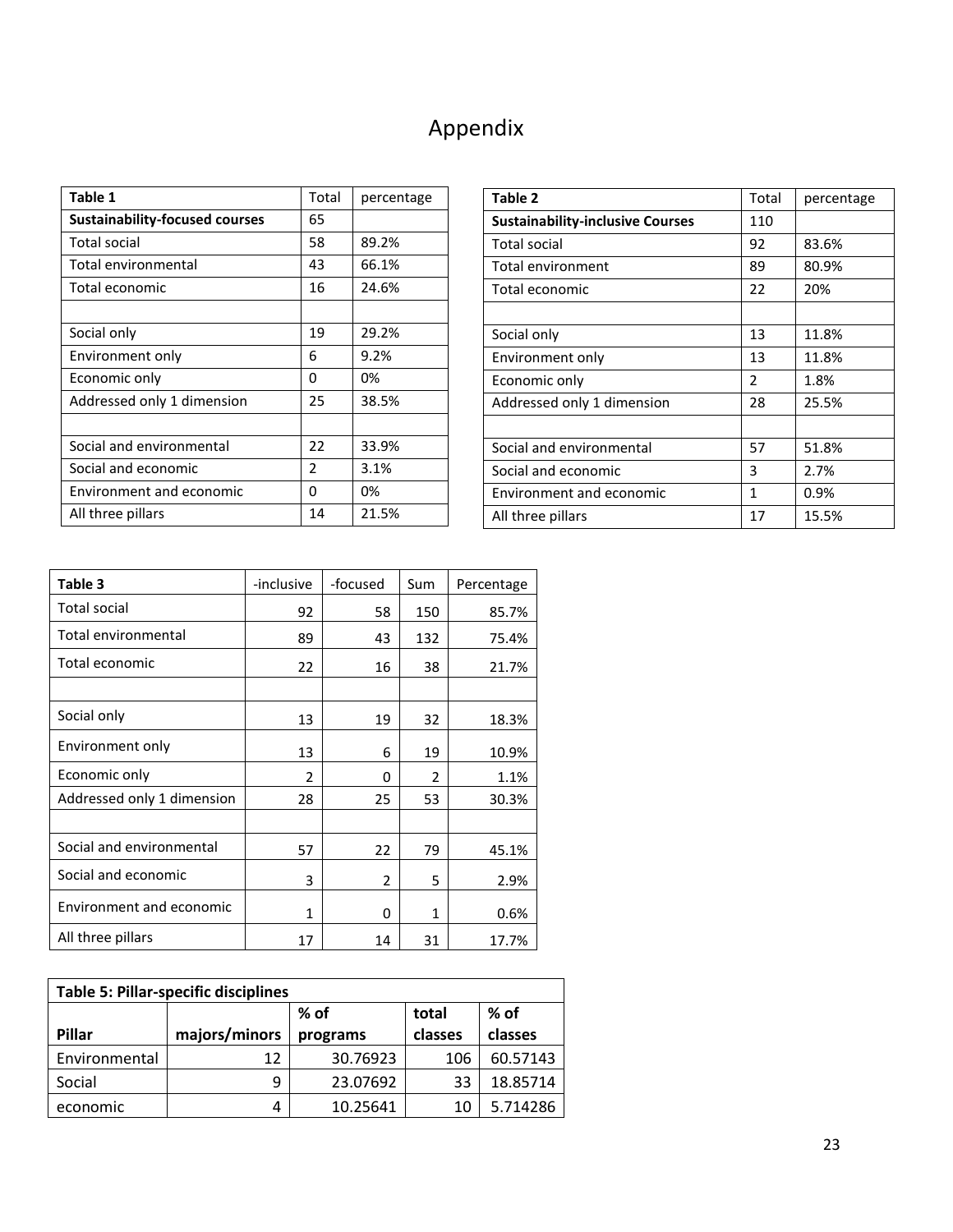| % of all<br><b>Total course</b><br><b>Discipline</b><br>offerings<br><b>Name</b><br>courses<br><b>ENST</b><br><b>Environmental studies</b><br>39<br>22.30%<br><b>NRSM</b><br>Natural Resource Science and Management<br>16<br>9.10%<br><b>GPHY</b><br>Geography<br>8.60%<br>15<br><b>WILD</b><br>Fish, Wildlife, and Science Management<br>11<br>6.30%<br><b>CSTN</b><br><b>Construction trades</b><br>7<br>4.00%<br><b>ENSC</b><br>Environmental science<br>6<br>3.43%<br>PHL<br>Philosophy<br>6<br>3.43%<br><b>FORS</b><br>5<br>2.86%<br>Forestry<br>Climate change studies<br>2.29%<br><b>CCS</b><br>4<br>Communication<br>COMX<br>2.29%<br>4<br><b>PSCI</b><br>Political science<br>4<br>2.29%<br>PTRM<br>Parks, Tourism, and Recreation Management<br>2.29%<br>4<br>Sociology<br>2.29%<br><b>SOCI</b><br>4<br>Anthropology<br>1.71%<br><b>ANTY</b><br>3<br><b>BGEN</b><br><b>Business general</b><br>3<br>1.71%<br>Biology-general<br>1.71%<br><b>BIOB</b><br>3<br><b>ECNS</b><br>Economics<br>1.71%<br>3<br><b>GLBD</b><br>Global leadership<br>3<br>1.71%<br>LIT<br>English-literature<br>3<br>1.71%<br>Native American studies<br>1.71%<br>NASX<br>3<br><b>BGMT</b><br>$\overline{2}$<br>1.14%<br><b>Business management</b><br><b>BIO</b><br>Biology<br>1.14%<br>2<br><b>Biology- Systems Ecology</b><br>BIOS<br>2<br>1.14%<br>1.14%<br><b>BMKT</b><br><b>Business: marketing</b><br>$\overline{2}$<br><b>CHMY</b><br>Chemistry<br>1.14%<br>2<br><b>CSD</b><br>Communicative science and disorders<br>2<br>1.14%<br><b>GEO</b><br>Geology<br>1.14%<br>2<br><b>HNRS</b><br>Honors<br>1.14%<br>2<br>Sustainable energy<br><b>NRGY</b><br>2<br>1.14%<br><b>PSYX</b><br>Psychology<br>2<br>1.14%<br><b>Biology-Ecological</b><br><b>BIOE</b><br>$\mathbf 1$<br>0.57%<br>Biology-microbiology<br><b>BIOM</b><br>1<br>0.57%<br>Creative writing<br><b>CRWR</b><br>1<br>0.57%<br><b>Earth Sciences</b><br><b>ERTH</b><br>0.57%<br>1<br>LING<br>Linguistics<br>1<br>0.57%<br>Nutrition<br><b>NUTR</b><br>$\mathbf{1}$<br>0.57%<br><b>PHAR</b><br>Pharmacy<br>0.57%<br>1<br>Public administration<br><b>PUAD</b><br>1<br>0.57% | Table 4: Programs offering sustainability courses |  |  |  |  |  |
|--------------------------------------------------------------------------------------------------------------------------------------------------------------------------------------------------------------------------------------------------------------------------------------------------------------------------------------------------------------------------------------------------------------------------------------------------------------------------------------------------------------------------------------------------------------------------------------------------------------------------------------------------------------------------------------------------------------------------------------------------------------------------------------------------------------------------------------------------------------------------------------------------------------------------------------------------------------------------------------------------------------------------------------------------------------------------------------------------------------------------------------------------------------------------------------------------------------------------------------------------------------------------------------------------------------------------------------------------------------------------------------------------------------------------------------------------------------------------------------------------------------------------------------------------------------------------------------------------------------------------------------------------------------------------------------------------------------------------------------------------------------------------------------------------------------------------------------------------------------------------------------------------------------------------------------------------------------------------------------------------------------------------------------------------------------------------------------------------------------------------------|---------------------------------------------------|--|--|--|--|--|
|                                                                                                                                                                                                                                                                                                                                                                                                                                                                                                                                                                                                                                                                                                                                                                                                                                                                                                                                                                                                                                                                                                                                                                                                                                                                                                                                                                                                                                                                                                                                                                                                                                                                                                                                                                                                                                                                                                                                                                                                                                                                                                                                |                                                   |  |  |  |  |  |
|                                                                                                                                                                                                                                                                                                                                                                                                                                                                                                                                                                                                                                                                                                                                                                                                                                                                                                                                                                                                                                                                                                                                                                                                                                                                                                                                                                                                                                                                                                                                                                                                                                                                                                                                                                                                                                                                                                                                                                                                                                                                                                                                |                                                   |  |  |  |  |  |
|                                                                                                                                                                                                                                                                                                                                                                                                                                                                                                                                                                                                                                                                                                                                                                                                                                                                                                                                                                                                                                                                                                                                                                                                                                                                                                                                                                                                                                                                                                                                                                                                                                                                                                                                                                                                                                                                                                                                                                                                                                                                                                                                |                                                   |  |  |  |  |  |
|                                                                                                                                                                                                                                                                                                                                                                                                                                                                                                                                                                                                                                                                                                                                                                                                                                                                                                                                                                                                                                                                                                                                                                                                                                                                                                                                                                                                                                                                                                                                                                                                                                                                                                                                                                                                                                                                                                                                                                                                                                                                                                                                |                                                   |  |  |  |  |  |
|                                                                                                                                                                                                                                                                                                                                                                                                                                                                                                                                                                                                                                                                                                                                                                                                                                                                                                                                                                                                                                                                                                                                                                                                                                                                                                                                                                                                                                                                                                                                                                                                                                                                                                                                                                                                                                                                                                                                                                                                                                                                                                                                |                                                   |  |  |  |  |  |
|                                                                                                                                                                                                                                                                                                                                                                                                                                                                                                                                                                                                                                                                                                                                                                                                                                                                                                                                                                                                                                                                                                                                                                                                                                                                                                                                                                                                                                                                                                                                                                                                                                                                                                                                                                                                                                                                                                                                                                                                                                                                                                                                |                                                   |  |  |  |  |  |
|                                                                                                                                                                                                                                                                                                                                                                                                                                                                                                                                                                                                                                                                                                                                                                                                                                                                                                                                                                                                                                                                                                                                                                                                                                                                                                                                                                                                                                                                                                                                                                                                                                                                                                                                                                                                                                                                                                                                                                                                                                                                                                                                |                                                   |  |  |  |  |  |
|                                                                                                                                                                                                                                                                                                                                                                                                                                                                                                                                                                                                                                                                                                                                                                                                                                                                                                                                                                                                                                                                                                                                                                                                                                                                                                                                                                                                                                                                                                                                                                                                                                                                                                                                                                                                                                                                                                                                                                                                                                                                                                                                |                                                   |  |  |  |  |  |
|                                                                                                                                                                                                                                                                                                                                                                                                                                                                                                                                                                                                                                                                                                                                                                                                                                                                                                                                                                                                                                                                                                                                                                                                                                                                                                                                                                                                                                                                                                                                                                                                                                                                                                                                                                                                                                                                                                                                                                                                                                                                                                                                |                                                   |  |  |  |  |  |
|                                                                                                                                                                                                                                                                                                                                                                                                                                                                                                                                                                                                                                                                                                                                                                                                                                                                                                                                                                                                                                                                                                                                                                                                                                                                                                                                                                                                                                                                                                                                                                                                                                                                                                                                                                                                                                                                                                                                                                                                                                                                                                                                |                                                   |  |  |  |  |  |
|                                                                                                                                                                                                                                                                                                                                                                                                                                                                                                                                                                                                                                                                                                                                                                                                                                                                                                                                                                                                                                                                                                                                                                                                                                                                                                                                                                                                                                                                                                                                                                                                                                                                                                                                                                                                                                                                                                                                                                                                                                                                                                                                |                                                   |  |  |  |  |  |
|                                                                                                                                                                                                                                                                                                                                                                                                                                                                                                                                                                                                                                                                                                                                                                                                                                                                                                                                                                                                                                                                                                                                                                                                                                                                                                                                                                                                                                                                                                                                                                                                                                                                                                                                                                                                                                                                                                                                                                                                                                                                                                                                |                                                   |  |  |  |  |  |
|                                                                                                                                                                                                                                                                                                                                                                                                                                                                                                                                                                                                                                                                                                                                                                                                                                                                                                                                                                                                                                                                                                                                                                                                                                                                                                                                                                                                                                                                                                                                                                                                                                                                                                                                                                                                                                                                                                                                                                                                                                                                                                                                |                                                   |  |  |  |  |  |
|                                                                                                                                                                                                                                                                                                                                                                                                                                                                                                                                                                                                                                                                                                                                                                                                                                                                                                                                                                                                                                                                                                                                                                                                                                                                                                                                                                                                                                                                                                                                                                                                                                                                                                                                                                                                                                                                                                                                                                                                                                                                                                                                |                                                   |  |  |  |  |  |
|                                                                                                                                                                                                                                                                                                                                                                                                                                                                                                                                                                                                                                                                                                                                                                                                                                                                                                                                                                                                                                                                                                                                                                                                                                                                                                                                                                                                                                                                                                                                                                                                                                                                                                                                                                                                                                                                                                                                                                                                                                                                                                                                |                                                   |  |  |  |  |  |
|                                                                                                                                                                                                                                                                                                                                                                                                                                                                                                                                                                                                                                                                                                                                                                                                                                                                                                                                                                                                                                                                                                                                                                                                                                                                                                                                                                                                                                                                                                                                                                                                                                                                                                                                                                                                                                                                                                                                                                                                                                                                                                                                |                                                   |  |  |  |  |  |
|                                                                                                                                                                                                                                                                                                                                                                                                                                                                                                                                                                                                                                                                                                                                                                                                                                                                                                                                                                                                                                                                                                                                                                                                                                                                                                                                                                                                                                                                                                                                                                                                                                                                                                                                                                                                                                                                                                                                                                                                                                                                                                                                |                                                   |  |  |  |  |  |
|                                                                                                                                                                                                                                                                                                                                                                                                                                                                                                                                                                                                                                                                                                                                                                                                                                                                                                                                                                                                                                                                                                                                                                                                                                                                                                                                                                                                                                                                                                                                                                                                                                                                                                                                                                                                                                                                                                                                                                                                                                                                                                                                |                                                   |  |  |  |  |  |
|                                                                                                                                                                                                                                                                                                                                                                                                                                                                                                                                                                                                                                                                                                                                                                                                                                                                                                                                                                                                                                                                                                                                                                                                                                                                                                                                                                                                                                                                                                                                                                                                                                                                                                                                                                                                                                                                                                                                                                                                                                                                                                                                |                                                   |  |  |  |  |  |
|                                                                                                                                                                                                                                                                                                                                                                                                                                                                                                                                                                                                                                                                                                                                                                                                                                                                                                                                                                                                                                                                                                                                                                                                                                                                                                                                                                                                                                                                                                                                                                                                                                                                                                                                                                                                                                                                                                                                                                                                                                                                                                                                |                                                   |  |  |  |  |  |
|                                                                                                                                                                                                                                                                                                                                                                                                                                                                                                                                                                                                                                                                                                                                                                                                                                                                                                                                                                                                                                                                                                                                                                                                                                                                                                                                                                                                                                                                                                                                                                                                                                                                                                                                                                                                                                                                                                                                                                                                                                                                                                                                |                                                   |  |  |  |  |  |
|                                                                                                                                                                                                                                                                                                                                                                                                                                                                                                                                                                                                                                                                                                                                                                                                                                                                                                                                                                                                                                                                                                                                                                                                                                                                                                                                                                                                                                                                                                                                                                                                                                                                                                                                                                                                                                                                                                                                                                                                                                                                                                                                |                                                   |  |  |  |  |  |
|                                                                                                                                                                                                                                                                                                                                                                                                                                                                                                                                                                                                                                                                                                                                                                                                                                                                                                                                                                                                                                                                                                                                                                                                                                                                                                                                                                                                                                                                                                                                                                                                                                                                                                                                                                                                                                                                                                                                                                                                                                                                                                                                |                                                   |  |  |  |  |  |
|                                                                                                                                                                                                                                                                                                                                                                                                                                                                                                                                                                                                                                                                                                                                                                                                                                                                                                                                                                                                                                                                                                                                                                                                                                                                                                                                                                                                                                                                                                                                                                                                                                                                                                                                                                                                                                                                                                                                                                                                                                                                                                                                |                                                   |  |  |  |  |  |
|                                                                                                                                                                                                                                                                                                                                                                                                                                                                                                                                                                                                                                                                                                                                                                                                                                                                                                                                                                                                                                                                                                                                                                                                                                                                                                                                                                                                                                                                                                                                                                                                                                                                                                                                                                                                                                                                                                                                                                                                                                                                                                                                |                                                   |  |  |  |  |  |
|                                                                                                                                                                                                                                                                                                                                                                                                                                                                                                                                                                                                                                                                                                                                                                                                                                                                                                                                                                                                                                                                                                                                                                                                                                                                                                                                                                                                                                                                                                                                                                                                                                                                                                                                                                                                                                                                                                                                                                                                                                                                                                                                |                                                   |  |  |  |  |  |
|                                                                                                                                                                                                                                                                                                                                                                                                                                                                                                                                                                                                                                                                                                                                                                                                                                                                                                                                                                                                                                                                                                                                                                                                                                                                                                                                                                                                                                                                                                                                                                                                                                                                                                                                                                                                                                                                                                                                                                                                                                                                                                                                |                                                   |  |  |  |  |  |
|                                                                                                                                                                                                                                                                                                                                                                                                                                                                                                                                                                                                                                                                                                                                                                                                                                                                                                                                                                                                                                                                                                                                                                                                                                                                                                                                                                                                                                                                                                                                                                                                                                                                                                                                                                                                                                                                                                                                                                                                                                                                                                                                |                                                   |  |  |  |  |  |
|                                                                                                                                                                                                                                                                                                                                                                                                                                                                                                                                                                                                                                                                                                                                                                                                                                                                                                                                                                                                                                                                                                                                                                                                                                                                                                                                                                                                                                                                                                                                                                                                                                                                                                                                                                                                                                                                                                                                                                                                                                                                                                                                |                                                   |  |  |  |  |  |
|                                                                                                                                                                                                                                                                                                                                                                                                                                                                                                                                                                                                                                                                                                                                                                                                                                                                                                                                                                                                                                                                                                                                                                                                                                                                                                                                                                                                                                                                                                                                                                                                                                                                                                                                                                                                                                                                                                                                                                                                                                                                                                                                |                                                   |  |  |  |  |  |
|                                                                                                                                                                                                                                                                                                                                                                                                                                                                                                                                                                                                                                                                                                                                                                                                                                                                                                                                                                                                                                                                                                                                                                                                                                                                                                                                                                                                                                                                                                                                                                                                                                                                                                                                                                                                                                                                                                                                                                                                                                                                                                                                |                                                   |  |  |  |  |  |
|                                                                                                                                                                                                                                                                                                                                                                                                                                                                                                                                                                                                                                                                                                                                                                                                                                                                                                                                                                                                                                                                                                                                                                                                                                                                                                                                                                                                                                                                                                                                                                                                                                                                                                                                                                                                                                                                                                                                                                                                                                                                                                                                |                                                   |  |  |  |  |  |
|                                                                                                                                                                                                                                                                                                                                                                                                                                                                                                                                                                                                                                                                                                                                                                                                                                                                                                                                                                                                                                                                                                                                                                                                                                                                                                                                                                                                                                                                                                                                                                                                                                                                                                                                                                                                                                                                                                                                                                                                                                                                                                                                |                                                   |  |  |  |  |  |
|                                                                                                                                                                                                                                                                                                                                                                                                                                                                                                                                                                                                                                                                                                                                                                                                                                                                                                                                                                                                                                                                                                                                                                                                                                                                                                                                                                                                                                                                                                                                                                                                                                                                                                                                                                                                                                                                                                                                                                                                                                                                                                                                |                                                   |  |  |  |  |  |
|                                                                                                                                                                                                                                                                                                                                                                                                                                                                                                                                                                                                                                                                                                                                                                                                                                                                                                                                                                                                                                                                                                                                                                                                                                                                                                                                                                                                                                                                                                                                                                                                                                                                                                                                                                                                                                                                                                                                                                                                                                                                                                                                |                                                   |  |  |  |  |  |
|                                                                                                                                                                                                                                                                                                                                                                                                                                                                                                                                                                                                                                                                                                                                                                                                                                                                                                                                                                                                                                                                                                                                                                                                                                                                                                                                                                                                                                                                                                                                                                                                                                                                                                                                                                                                                                                                                                                                                                                                                                                                                                                                |                                                   |  |  |  |  |  |
|                                                                                                                                                                                                                                                                                                                                                                                                                                                                                                                                                                                                                                                                                                                                                                                                                                                                                                                                                                                                                                                                                                                                                                                                                                                                                                                                                                                                                                                                                                                                                                                                                                                                                                                                                                                                                                                                                                                                                                                                                                                                                                                                |                                                   |  |  |  |  |  |
|                                                                                                                                                                                                                                                                                                                                                                                                                                                                                                                                                                                                                                                                                                                                                                                                                                                                                                                                                                                                                                                                                                                                                                                                                                                                                                                                                                                                                                                                                                                                                                                                                                                                                                                                                                                                                                                                                                                                                                                                                                                                                                                                |                                                   |  |  |  |  |  |
|                                                                                                                                                                                                                                                                                                                                                                                                                                                                                                                                                                                                                                                                                                                                                                                                                                                                                                                                                                                                                                                                                                                                                                                                                                                                                                                                                                                                                                                                                                                                                                                                                                                                                                                                                                                                                                                                                                                                                                                                                                                                                                                                |                                                   |  |  |  |  |  |
|                                                                                                                                                                                                                                                                                                                                                                                                                                                                                                                                                                                                                                                                                                                                                                                                                                                                                                                                                                                                                                                                                                                                                                                                                                                                                                                                                                                                                                                                                                                                                                                                                                                                                                                                                                                                                                                                                                                                                                                                                                                                                                                                |                                                   |  |  |  |  |  |
| <b>PUBH</b><br>Public health<br>0.57%<br>1                                                                                                                                                                                                                                                                                                                                                                                                                                                                                                                                                                                                                                                                                                                                                                                                                                                                                                                                                                                                                                                                                                                                                                                                                                                                                                                                                                                                                                                                                                                                                                                                                                                                                                                                                                                                                                                                                                                                                                                                                                                                                     |                                                   |  |  |  |  |  |